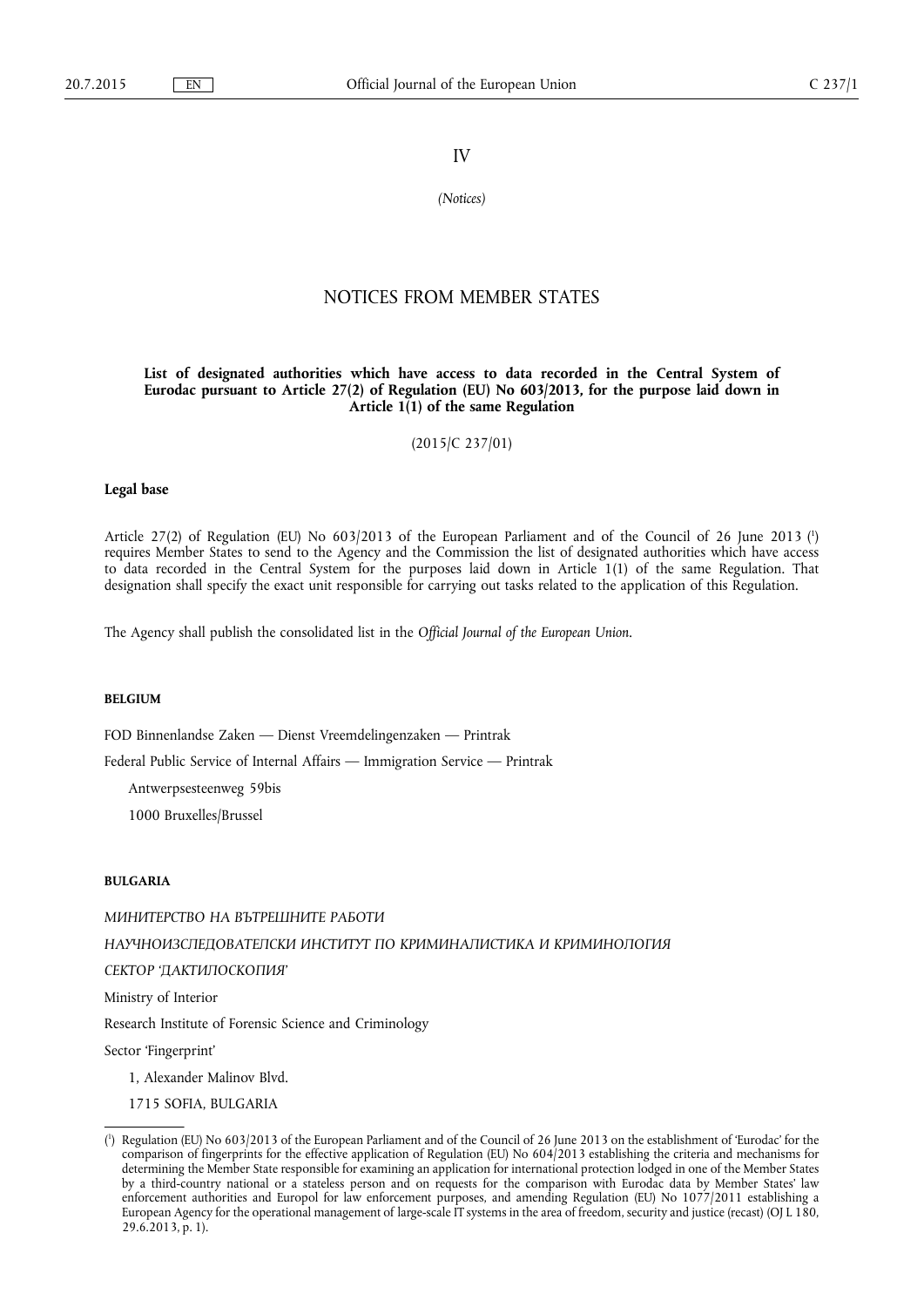### **CZECH REPUBLIC**

*Policie ÿeské republiky Ředitelství služby cizinecké policie*  Police of the Czech Republic Directorate of Alien and Border Police P.O.BOX 78 Olšanská 2, 130 51 Praha 3 Tel. +420 974 841 219 Fax +420 974 841 093 E-mail [pp.rscp.sekretariat@pcr.cz](mailto:pp.rscp.sekretariat@pcr.cz) 

*Policie ÿeské republiky Kriminalistický ústav Praha*  Police of the Czech Republic Institute of Criminalistics Prague (operational body) P.O.BOX 62/KUP Strojnická 27 170 89 Praha 7 Tel. +420 974 824 402 Fax +420 974 824 020 E-mail [kup23@pcr.cz](mailto:kup23@pcr.cz) 

*Ministerstvo vnitra ÿeské republiky Odbor azylové a migraĀní politiky*  Ministry of the Interior of the Czech Republic Department for Asylum and Migration Policy P.O.BOX 21/OAM Nad Štolou 3 170 34 Praha 7 Tel. +420 974 832 502, +420 974 832 495 E-mail [dublin@mvcr.cz](mailto:dublin@mvcr.cz)

### **DENMARK**

*Rigspolitiet — Politiområdet — Nationalt Kriminalteknisk Center Kriminalteknisk Sektion Fingeraftryk/DNA/DVI*  The National Police — The Police Department — The National Forensic Center Fingerprint section Slotsherrensvej 113 2720 Vanløse Denmark Tel. +45 — 4515 4444 Fax +45 — 4515 0012 E-mail [pol-fingeraftryk@politi.dk](mailto:pol-fingeraftryk@politi.dk) Web: [www.politi.dk](http://www.politi.dk)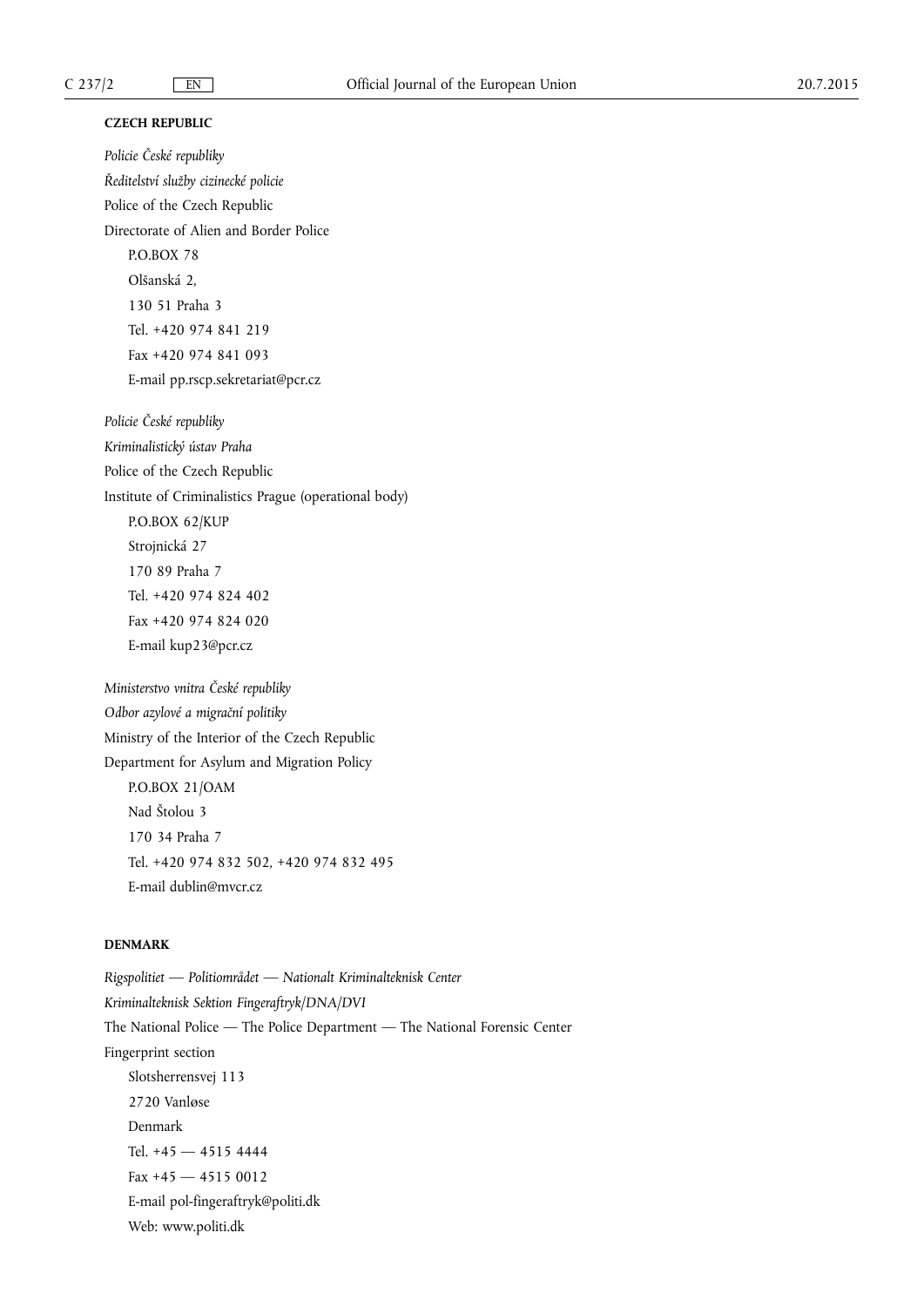*Bundesamt für Migration und Fluechtlinge* 

## **GERMANY**

Federal Office for Migration and Refugees Frankenstrasse 210 D-90461 Nuernberg Tel. +49.911.943.8010 Fax +49.911.943.8095 E-mail [Ref411Posteingang@bamf.bund.de](mailto:Ref411Posteingang@bamf.bund.de)  *Referat M D 6 Dortmund*  Branch Office of the Federal Office M D 6 Dortmund Maerkische Strasse 109 D-44141 Dortmund Tel. +49.231.9058.0 Fax +49.231.91255.890 E-mail [DO2-Posteingang@bamf.bund.de](mailto:DO2-Posteingang@bamf.bund.de)  *Aussenstelle M D 10 Berlin*  Branch Office of the Federal Office Berlin Askanierring 106 D-13587 Berlin Tel. +49.30.35582.0 Fax +49.30.3582.199 E-mail [BER-Posteingang@bamf.bund.de](mailto:BER-Posteingang@bamf.bund.de) *Aussenstelle M B 2 Bielefeld*  Branch Office of the Federal Office Bielefeld Am Stadtholz 24 D-33609 Bielefeld Tel. +49.521.9316.0 Fax +49.521.9316.199 E-mail [BIE-Posteingang@bamf.bund.de](mailto:BIE-Posteingang@bamf.bund.de)  *Aussenstelle M B 10 Bramsche*  Branch Office of the Federal Office Bramsche Im Rehhagen 12 D-49565 Bramsche Tel. +49.521.9316.0 Fax +49.5461.955.848 E-mail [BRS-Posteingang@bamf.bund.de](mailto:BRS-Posteingang@bamf.bund.de) *Aussenstelle M B 9 Braunschweig*  Branch Office of the Federal Office Braunschweig Boeselagerstrasse 4 D-380108 Braunschweig Tel.+49.531.3545.0 Fax +49.531.3545.199 E-mail [BRA-Posteingang@bamf.bund.de](mailto:BRA-Posteingang@bamf.bund.de)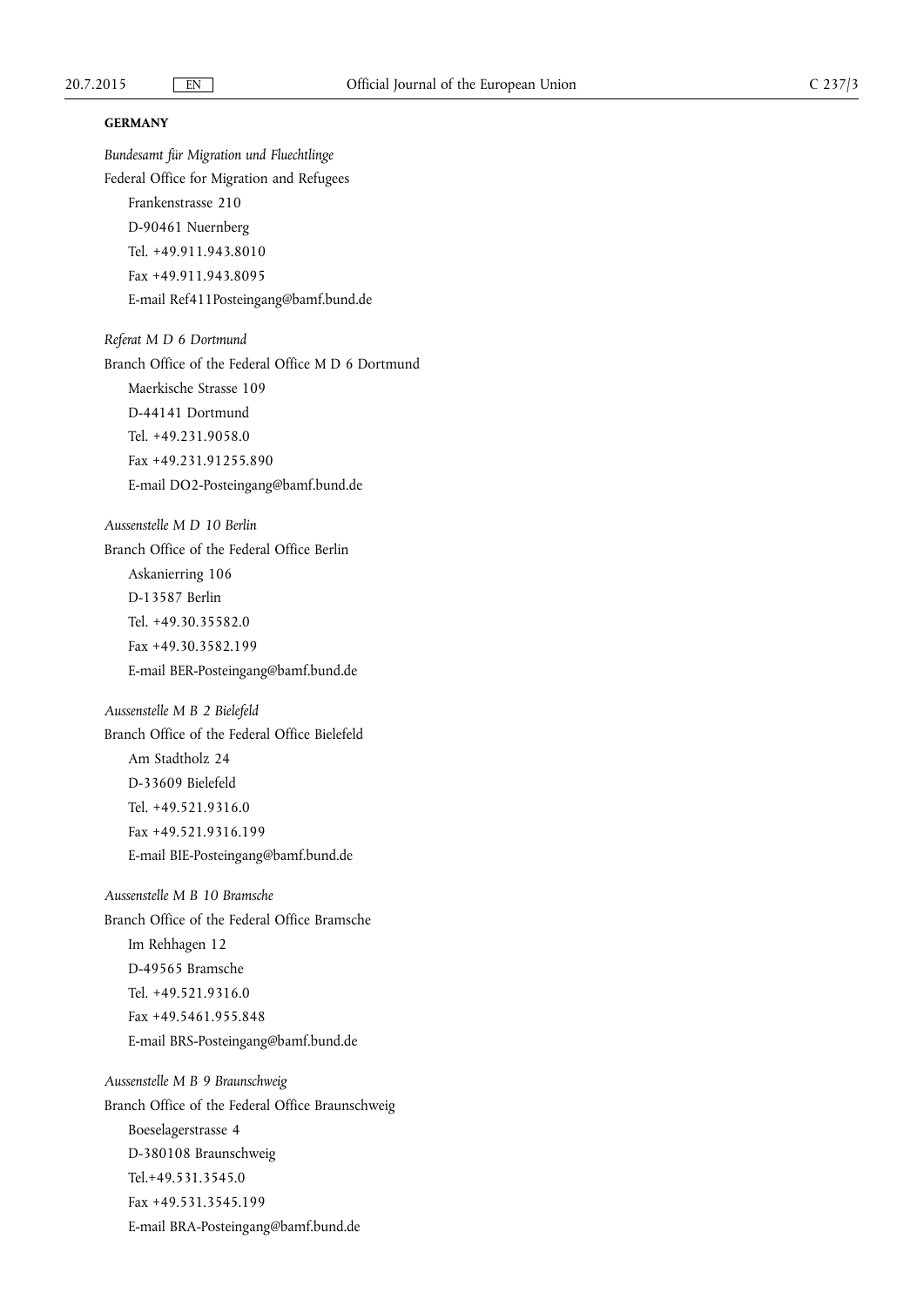*Aussenstelle M B 11 Bremen*  Branch Office of the Federal Office Bremen Steinsetzerstrasse 14 D-28279 Bremen Tel. +49.421.8391.0 Fax +49.421.8391.199 E-mail [BRE-Posteingang@bamf.bund.de](mailto:BRE-Posteingang@bamf.bund.de)  *Aussenstelle M D 7 Chemnitz*  Branch Office of the Federal Office Chemnitz Adalbert-Stifter-Weg 25 D-09131 Chemnitz Tel. +49.371.4901.0 Fax +49.371.4901.199 E-mail [CHE-Posteingang@bamf.bund.de](mailto:CHE-Posteingang@bamf.bund.de)  *Aussenstelle M C 4 Deggendorf*  Branch Office of the Federal Office Deggendorf Stadtfeldstrasse 11 D-94469 Deggendorf Tel. +49.89.62029.0 Fax +49. 0991.297927.02 E-mail [DEG-Posteingang@bamf.bund.de](mailto:DEG-Posteingang@bamf.bund.de)  *Aussenstelle M B 3 Dortmund*  Branch Office of the Federal Office Dortmund Huckarder Strasse 91 D-44147 Dortmund Tel. +49.231.9058.0 Fax +49.231.9058.199 E-mail [DOR-Posteingang@bamf.bund.de](mailto:DOR-Posteingang@bamf.bund.de) *Aussenstelle M B 1 Düsseldorf*  Branch Office of the Federal Office Düsseldorf Erkrather Straße 349 40231 Düsseldorf Tel. +49.2119863-0 Fax +49.2119863199 E-mail [DUS-Posteingang@bamf.bund.de](mailto:DUS-Posteingang@bamf.bund.de) *Aussenstelle M B 12 Eisenhuettenstadt*  Branch Office of the Federal Office Eisenhuettenstadt Poststrasse 72 D-15890 Eisenhuettenstadt Tel. +49.3364.492.0 Fax +49.3364.492.199 E-mail [EIS-Posteingang@bamf.bund.de](mailto:EIS-Posteingang@bamf.bund.de)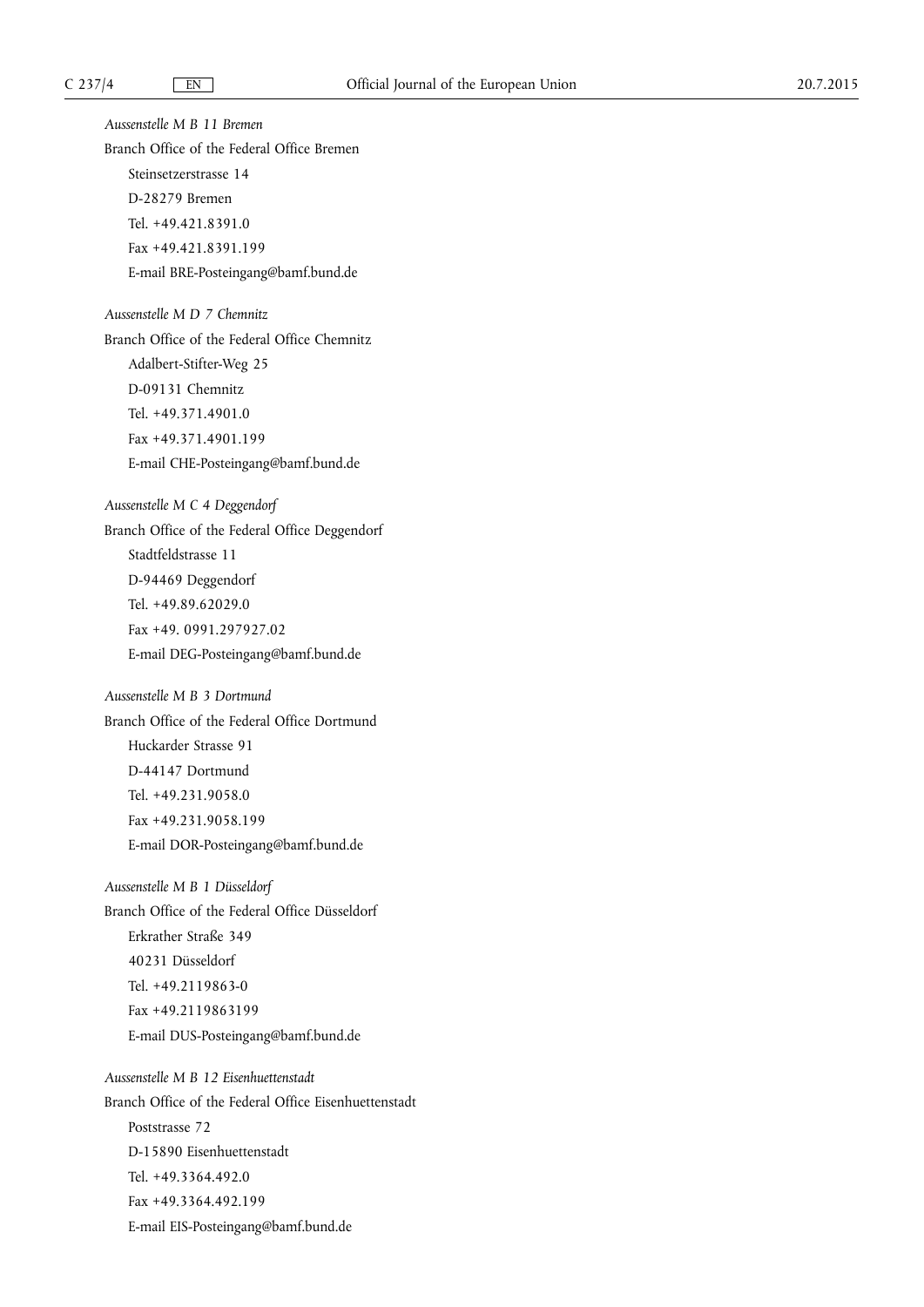*Aussenstelle M C 10 Frankfurt-Flughafen*  Branch Office Frankfurt/Main Airport Gebaeude 587 D-60549 Frankfurt/Main Tel. +49.69.69813.100 Fax +49.69.69813.199 E-mail [FRA-Posteingang@bamf.bund.de](mailto:FRA-Posteingang@bamf.bund.de) *Aussenstelle M B 8 Friedland*  Branch Office of the Federal Office Friedland Heimkehrerstrasse 16 D-37133 Friedland Tel. +49.911.943.8753 Fax +49.5504.949.9317 E-mail [FRI-Posteingang@bamf.bund.de](mailto:FRI-Posteingang@bamf.bund.de)  *Aussenstelle M C 9 Giessen*  Branch Office of the Federal Office Giessen Meisenbornweg 11 D-35398 Giessen Tel. +49.641.9763.0 Fax +49.641.9763.199 E-mail [GIE-Posteingang@bamf.bund.de](mailto:GIE-Posteingang@bamf.bund.de)  *Aussenstelle M A 12 Halberstadt*  Branch Office of the Federal Office Halberstadt Friedrich-List-Strasse 3 D-38820 Halberstadt Tel. +49.3941.676.0 Fax +49.3941.676.199 E-mail [HAL-Posteingang@bamf.bund.de](mailto:HAL-Posteingang@bamf.bund.de)  *Aussenstelle M B 14 Hamburg*  Branch Office of the Federal Office Hamburg Concordiahaus B Sachsenstrasse 12 + 14 D-200907 Hamburg Tel. +49.40.23501.0 Fax +49.40.23501.199 E-mail [HAM-Posteingang@bamf.bund.de](mailto:HAM-Posteingang@bamf.bund.de) *Aussenstelle M A 13 Jena*  Branch Office of the Federal Office Jena Am Rasthof 2 D-07629 Hermsdorf Tel. +49.3660193360 Fax +49.36601.9336.199 E-mail [JEN-Posteingang@bamf.bund.de](mailto:JEN-Posteingang@bamf.bund.de)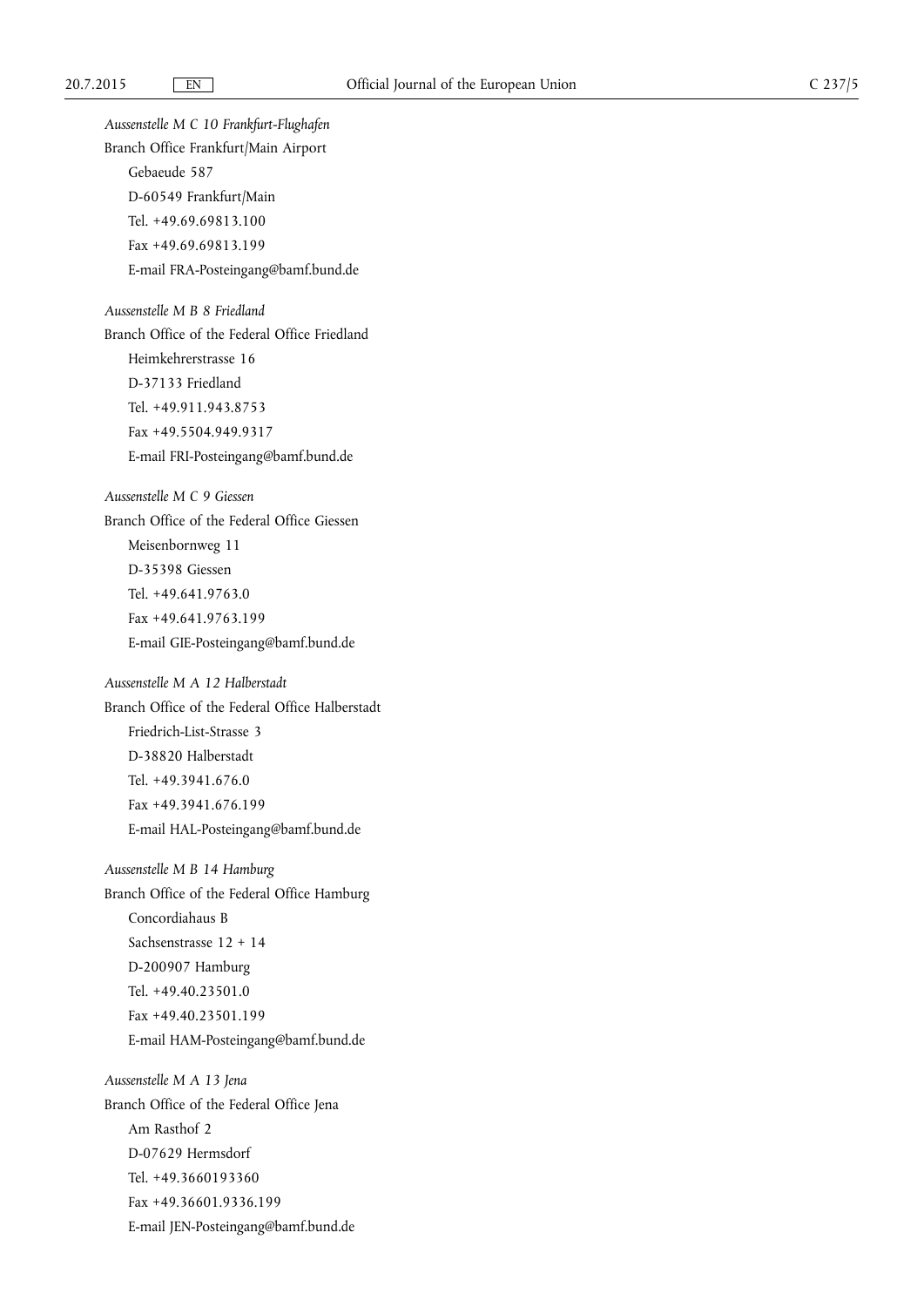*Aussenstelle M A 1 Karlsruhe (Asyl)*  Branch Office of the Federal Office Karlsruhe (Asylum) Durlacher Allee 100 D-76137 Karlsruhe Tel. +49.721.9653.0 Fax +49.721.9653.199 E-mail [KAR-Posteingang@bamf.bund.de](mailto:KAR-Posteingang@bamf.bund.de) *Aussenstelle M B 7 Koeln*  Branch Office of the Federal Office Koeln Poller Kirchenweg 101 D-51105 Koeln Tel. +49.221.92426.0 Fax +49.221.92426.299 E-mail [KOL-Posteingang@bamf.bund.de](mailto:KOL-Posteingang@bamf.bund.de)  *Aussenstelle M A 10 Lebach*  Branch Office of the Federal Office Lebach Schlesierallee 17 D-66822 Lebach Tel. 49.6881.926.0 Fax +49.6881.926.199 E-mail [LEB-Posteingang@bamf.bund.de](mailto:LEB-Posteingang@bamf.bund.de) *Aussenstelle M C 3 Muenchen*  Branch Office of the Federal Office Muenchen Boschetsrieder Strasse 41 D-81379 Muenchen Tel. +49.89.62029.0 Fax +49.89.62029.199 E-mail [MUC-Posteingang@bamf.bund.de](mailto:MUC-Posteingang@bamf.bund.de) *Aussenstelle M A 11 Neumuenster*  Branch Office of the Federal Office Neumuenster Haart 148 D-24539 Neumuenster Tel. +49.4321.5561.0 Fax +49.4321.5561.199 E-mail [NEU-Posteingang@bamf.bund.de](mailto:NEU-Posteingang@bamf.bund.de) *Aussenstelle M B 13 Nostorf-Horst*  Branch Office of the Federal Office Nostorf-Horst Nostorfer Strasse D-19258 Nostorf Tel. +49.38847.20.0 Fax +49.38847.20.199 E-mail [HOR-Posteingang@bamf.bund.de](mailto:HOR-Posteingang@bamf.bund.de)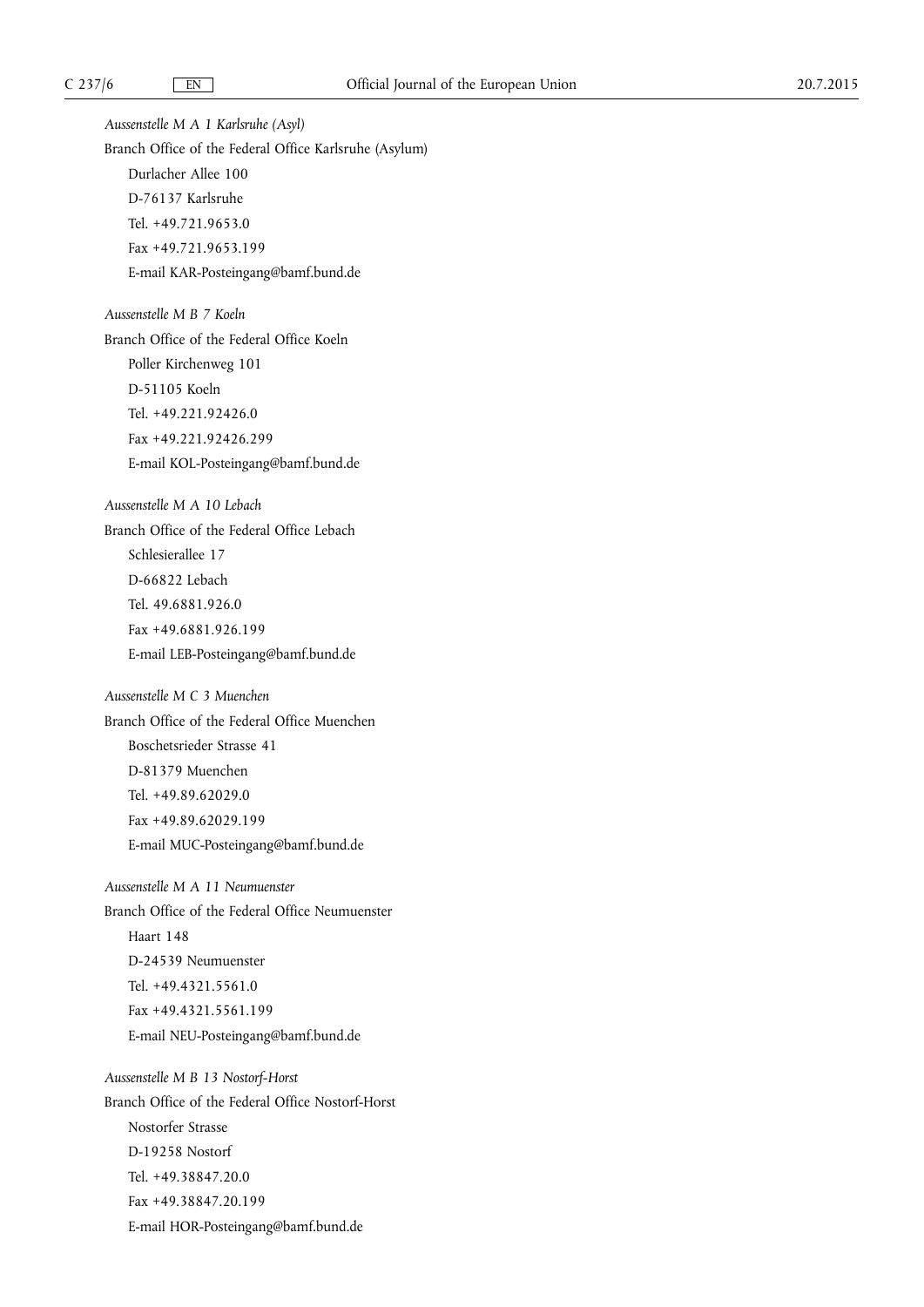*Aussenstelle M B 8 Friedland/Oldenburg*  Branch Office of the Federal Office Friedland-Oldenburg Klostermarkk 70-80 D-26135 Oldenburg Tel. +49.441.2060.0 Fax +49.441.2060.299 E-mail [FRI-Posteingang@bamf.bund.de](mailto:FRI-Posteingang@bamf.bund.de)  *Aussenstelle M A 2 Reutlingen/Eningen u.A.*  Branch Office of the Federal Office Reutlingen/Eningen u.A. Arbachtalstrasse 6 D-72800 Eningen unter Achalm Tel. +49.7121.2417.0 Fax +49.7121.2417.199 E-mail [REU-Posteingang@bamf.bund.de](mailto:REU-Posteingang@bamf.bund.de)  *Aussenstelle M A 7 Trier*  Branch Office of the Federal Office Trier Dasbach-Strasse 15 b D-54292 Trier Tel. +49.651.1463.0 Fax +49.651.1463.199 E-mail [TRI-Posteingang@bamf.bund.de](mailto:TRI-Posteingang@bamf.bund.de)  *Aussenstelle Wuerzburg*  Branch Office of the Federal Office Wuerzburg Veitshoechheimer Strasse 100 D-97080 Wuerzburg Tel. +49.931.9807.0 Fax +49.931.9807.199 *Aussenstelle M C 2 Zirndorf*  Branch Office of the Federal Office Zirndorf Rothenburger Strasse 29 D-90531 Zirndorf Tel.+49.911.943.0 Fax +49.911.943.3499 E-mail [ZIR-Posteingang@bamf.bund.de](mailto:ZIR-Posteingang@bamf.bund.de) 

# **ESTONIA**

*Politsei- ja Piirivalveamet, teabehaldus- ja menetlusosakond, migratsioonibüroo, välismaalaste talitus*  Police and Border Guard, Intelligence management and investigation Department, Migration Bureau, Aliens division Pärnu mnt 139 15060 Tallinn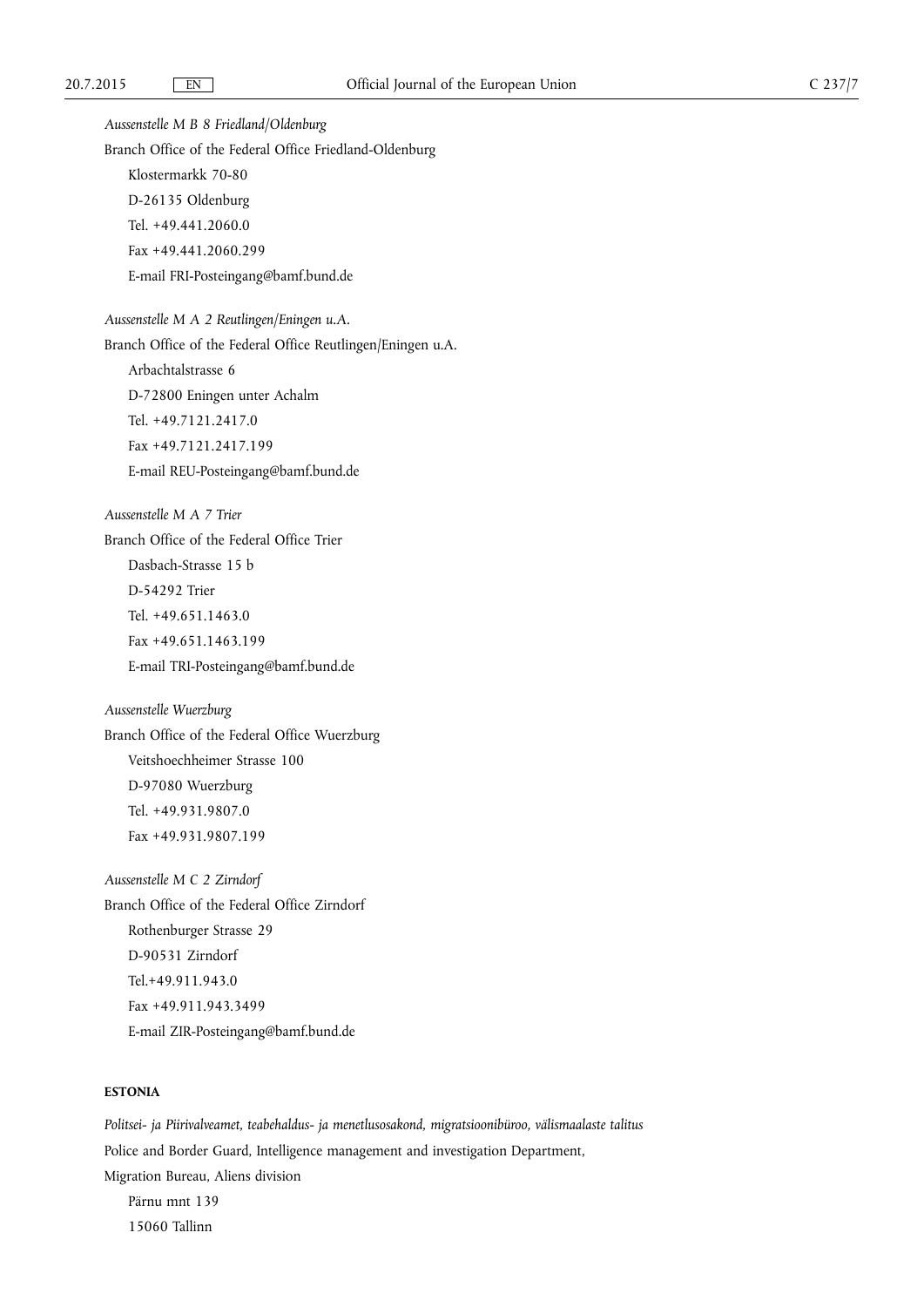### **IRELAND**

*Office of the Refugee Appeals Commissioner, Reception Unit*  79-83 Lower Mount Street, Dublin 2.

# **GREECE**

Διεύθυνση Πληροφορικής του Αρχηγείου της Ελληνικής Αστυνομίας Informatics Division of Hellenic Police Headquarters

P. Kanellopoulou 4 101 77 Athens

 $\Delta$ ιεύθυνση Εγκληματολογικών Ερευνών, Hellenic Police Forensic Science Division Athinon Ave. & Antigonis 2-6 104 42 Athens

Περιφερειακό Γραφείο Ασύλου Αττικής Regional Asylum Office of Attica P.Kanellopoulou 2 Athens

Αυτοτελές Κλιμάκιο Ασύλου Αμυγδαλέζας Asylum Unit of Amygdaleza IFEKA Attikis L. Thrakomakedonon Athens

Περιφερειακό Γραφείο Ασύλου Βορείου Έβρου Regional Asylum Office of North Evros KE.P.Y. Fylakiou 680 06 Evros Orestiada

Περιφερειακό Γραφείο Ασύλου Νοτίου Έβρου-Έδρα Νέα Χιλή Αλεξανδρούπολης Regional Asylum Office of South Evros Makris 1B Nea Hili Alexandroupolis

*Αυτοτελές Κλιμάκιο Ασύλου Ξάνθης* Asylum Unit of Xanthi 2nd Km Xanthis-Kavalas Xanthi

Περιφερειακό Γραφείο Ασύλου Λέσβου — σημείο Κέντρο Ταυτοποίησης Αλλοδαπών Μόρια Regional Asylum Office of Lesvos Moria 811 00 Lesvos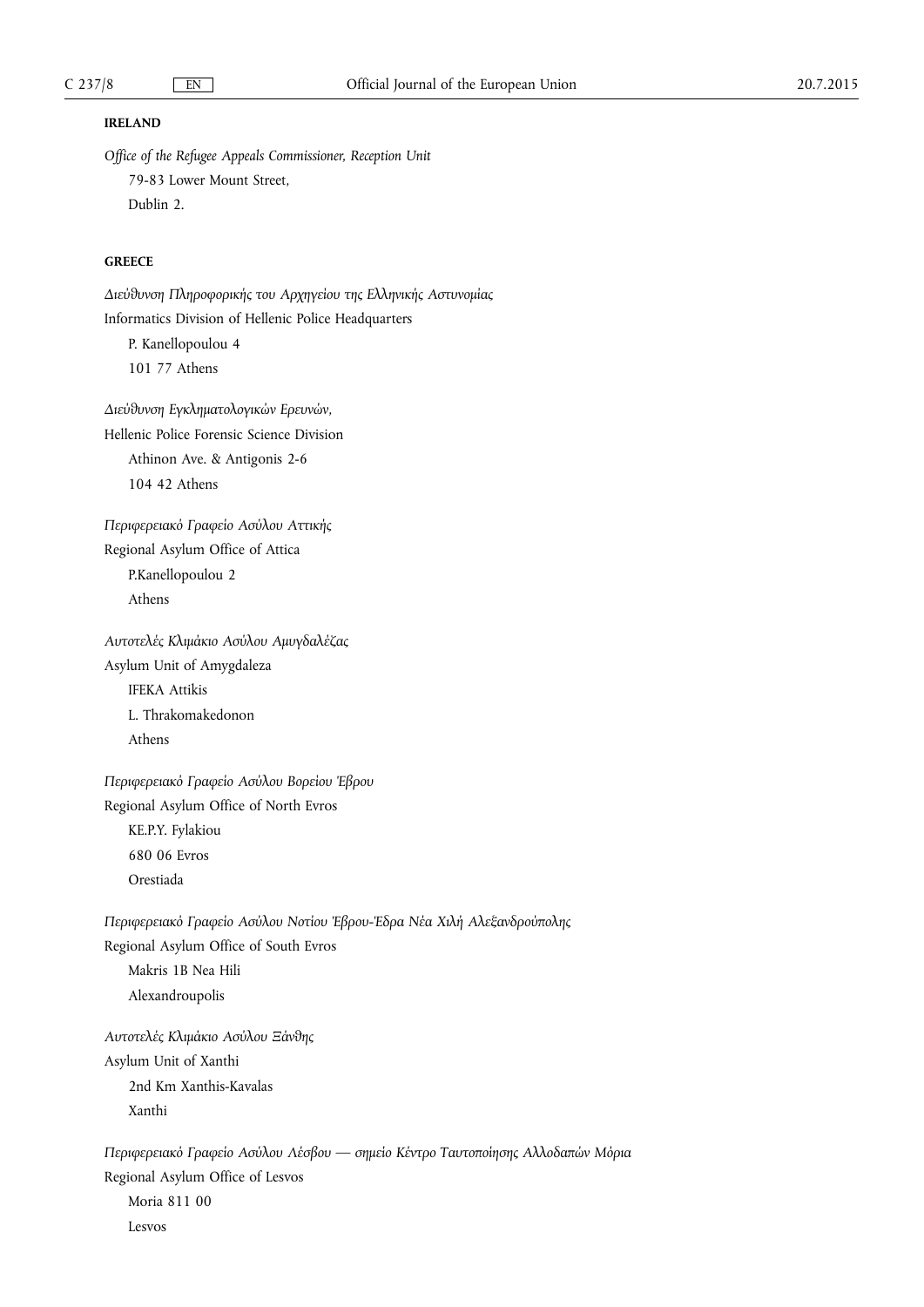Περιφερειακό Γραφείο Ασύλου Λέσβου — σημείο ΕΧΠΑ Μερσυνίδι Χίος Regional Asylum Office of Lesvos EHPA Mersinidiou 821 00 Chios

Περιφερειακό Γραφείο Ασύλου Ρόδου Regional Asylum Office of Rhodes Pl. Eleftherias 1 Rhodes

*Αυτοτελές Κλιμάκιο Ασύλου Θεσσαλονίκης* Asylum Unit of Salonica Monastiriou 326 Thessaloniki

Αυτοτελές Κλιμάκιο Ασύλου Πάτρας Asylum Unit of Patras Gounari 52 Patra

### **SPAIN**

*Unidad Central de Identificación-Comisaría General de Policía Científica Cuerpo Nacional de Policía- Ministerio del Interior*  Ministry of Interior -Spanish National Police General Commissary of Scientific Police (GCSP) — Identification Central Unit Avenida Julián González Segador, s/n 28043 Madrid Tel. +34 91 582 83 75 Fax +34 91 300 35 21 E-mail [cgpc.resenas@policia.es](mailto:cgpc.resenas@policia.es)

*Subdirección General de Asilo (Oficina de Asilo y Refugio) -Dirección General de Política Interior Ministerio del Interior*  Spanish Office for Asylum and Refugees — Directorate-General for Internal Policy Ministry of Interior Calle Pradillo, 40 28071 Madrid Tel. +34 91 537 21 41 Fax +34 91 537 21 69 E-mail [dublin-oar@interior.es](mailto:dublin-oar@interior.es) 

*Unidad Central de Fronteras — Sección Asilo — Comisaría General de Extranjería y Fronteras Cuerpo Nacional de Policía — Ministerio del Interior*  Ministry of Interior — Spanish National Police General Commissary of Alien Affairs and Borders — Borders Central Unit — Section Asylum Calle Pradillo, 40 28071 Madrid Phone number: +34 915372128 E-mail [cged.0004@policia.es](mailto:cged.0004@policia.es)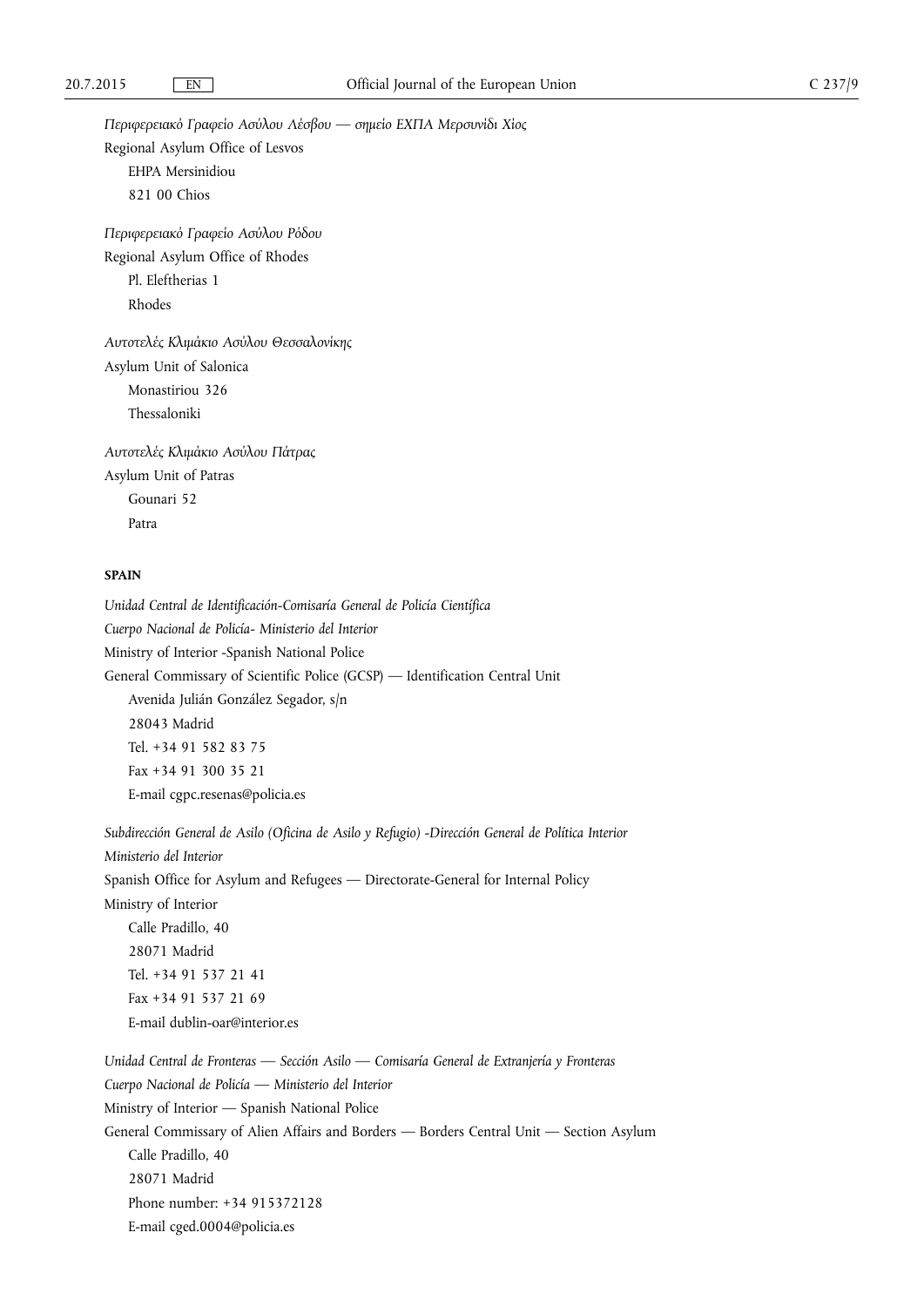### **FRANCE**

*Ministère de l`Intérieur Direction Générale des Etrangers en France (DGEF) Service de l'asile — Département de l'asile à la frontière et de l'admission au séjour*  Ministry of Interior Directorate-General of Foreigners in France (DGEF) Asylum Service — Department for asylum at the border and admission to stay Place Beauvau 75800 PARIS Cedex 08

## **CROATIA**

*Ministarstvo unutarnjih poslova* 

*Uprava za upravne i inspekcijske poslove* 

*Služba za upravne poslove, strance i državljanstvo* 

*Služba za strance i azil* 

*Odjel za azil* 

Ministry of Interior

Directorate for Administrative and Inspection Affairs

Sector for Administrative Affairs, Aliens and Citizenship

Service for Aliens and Asylum

Department for Asylum

Sarajevska 41,

10000 Zagreb

### **ITALY**

*Ministero dell'Interno — Dipartimento della Pubblica Sicurezza — Direzione Centrale Anticrimine della Polizia di Stato — Servizio Polizia Scientifica — Divisione Seconda — Sezione AFIS* 

Ministry of Interior — Department of Public Security — Central Anticrime Directorate of State Police — Forensic Science Police Service — Second Division — AFIS Section

Via Tuscolana, 1548

00173 Roma

*Ministero dell'Interno — Dipartimento della Pubblica Sicurezza — Direzione Centrale Anticrimine della Polizia di Stato — Servizio Polizia Scientifica — Divisione Seconda — Sezione Identità Preventiva* 

Ministry of Interior — Department of Public Security — Central Anticrime Directorate of State Police — Forensic Science Police Service — Second Division — Preventive Identity Section

Via Tuscolana, 1548

00173 Roma

*Ministero dell'Interno — Dipartimento della Pubblica Sicurezza — Direzione Centrale dell'Immigrazione e della Polizia delle Frontiere — Servizio Polizia delle Frontiere e degli Stranieri — Divisione Seconda — Sezione Dublino* 

Ministry of Interior — Department of Public Security — Immigration and Borders Police Central Directorate — Borders and Foreigners Police Service — Second Division — Dublin Section

Via Tuscolana, 1548

00173 Roma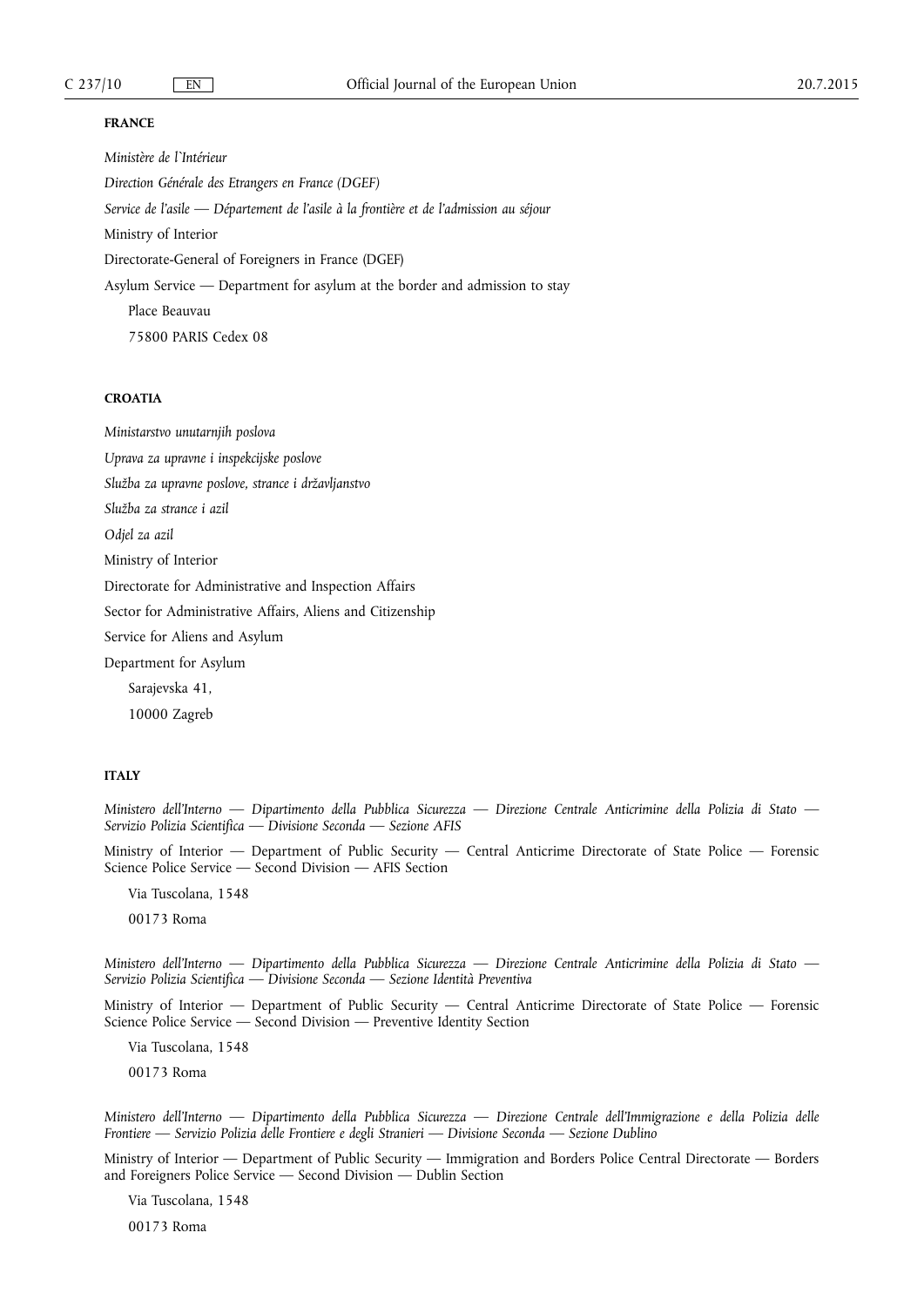*Ministero dell'Interno — Dipartimento per le Libertà Civili e l'Immigrazione — Direzione Centrale dei Servizi Civili per l'Immigrazione e l'Asilo — Unità Dublino* 

Ministry of Interior — Department for Civil Liberties and Immigration — Civil Services for Immigration and Asylum Central Directorate — Dublin Unit

Piazzale del Viminale, 1

00184 Roma

*Ministero dell'Interno — Dipartimento della Pubblica Sicurezza — Direzione Centrale Anticrimine della Polizia di Stato — Servizio Polizia Scientifica — Gabinetto Interregionale di Polizia Scientifica per il Lazio, l'Umbria e l'Abruzzo — Area Identità Preventiva* 

Ministry of Interior –Department of Public Security — Central Anticrime Directorate of State Police — Forensic Science Police Service — Interregional Forensic Science Police Centre for Lazio, Umbria and Abruzzo — Preventive Identity Unit

Via San Vitale, 15

00184 Roma

*Ministero dell'Interno — Dipartimento della Pubblica Sicurezza — Direzione Centrale Anticrimine della Polizia di Stato — Servizio Polizia Scientifica — Gabinetto Regionale di Polizia Scientifica per la Lombardia — Area Identità Preventiva* 

Ministry of Interior — Department of Public Security — Central Anticrime Directorate of State Police — Forensic Science Police Service — Regional Forensic Science Police Centre for Lombardy — Preventive Identity Unit

Via Fatebenefratelli, 11

20121 Milano

*Ministero dell'Interno — Dipartimento della Pubblica Sicurezza — Direzione Centrale Anticrimine della Polizia di Stato — Servizio Polizia Scientifica — Gabinetto Regionale di Polizia Scientifica per la Liguria — Area Identità Preventiva* 

Ministry of Interior — Department of Public Security — Central Anticrime Directorate of State Police — Forensic Science Police Service — Regional Forensic Science Police Centre for Liguria — Preventive Identity Unit

Corso Aurelio Saffi, 37

16128 Genova — Italia

*Ministero dell'Interno — Dipartimento della Pubblica Sicurezza — Direzione Centrale Anticrimine della Polizia di Stato — Servizio Polizia Scientifica — Gabinetto Interregionale di Polizia Scientifica per il Piemonte e la Valle d'Aosta — Area Identità Preventiva* 

Ministry of Interior — Department of Public Security — Central Anticrime Directorate of State Police — Forensic Science Police Service — Interregional Forensic Science Police Centre for Piedmont and Aosta Valley –Preventive Identity **Unit** 

Via Veglia, 44

10136 Torino

*Ministero dell'Interno — Dipartimento della Pubblica Sicurezza — Direzione Centrale Anticrimine della Polizia di Stato — Servizio Polizia Scientifica — Gabinetto Regionale di Polizia Scientifica per l'Emilia Romagna — Area Identità Preventiva* 

Ministry of Interior — Department of Public Security — Central Anticrime Directorate of State Police — Forensic Science Police Service — Regional Forensic Science Police Centre for Emilia Romagna — Preventive Identity Unit

Via del Volto Santo, 3

40123 Bologna

*Ministero dell'Interno — Dipartimento della Pubblica Sicurezza — Direzione Centrale Anticrimine della Polizia di Stato — Servizio Polizia Scientifica — Gabinetto Regionale di Polizia Scientifica per la Sicilia Occidentale — Area Identità Preventiva* 

Ministry of Interior — Department of Public Security — Central State Police Anticrime Directorate — Forensic Science Police — Regional Forensic Science Police Centre for Western Sicily — Preventive Identity Unit

Via San Lorenzo, 271

90146 Palermo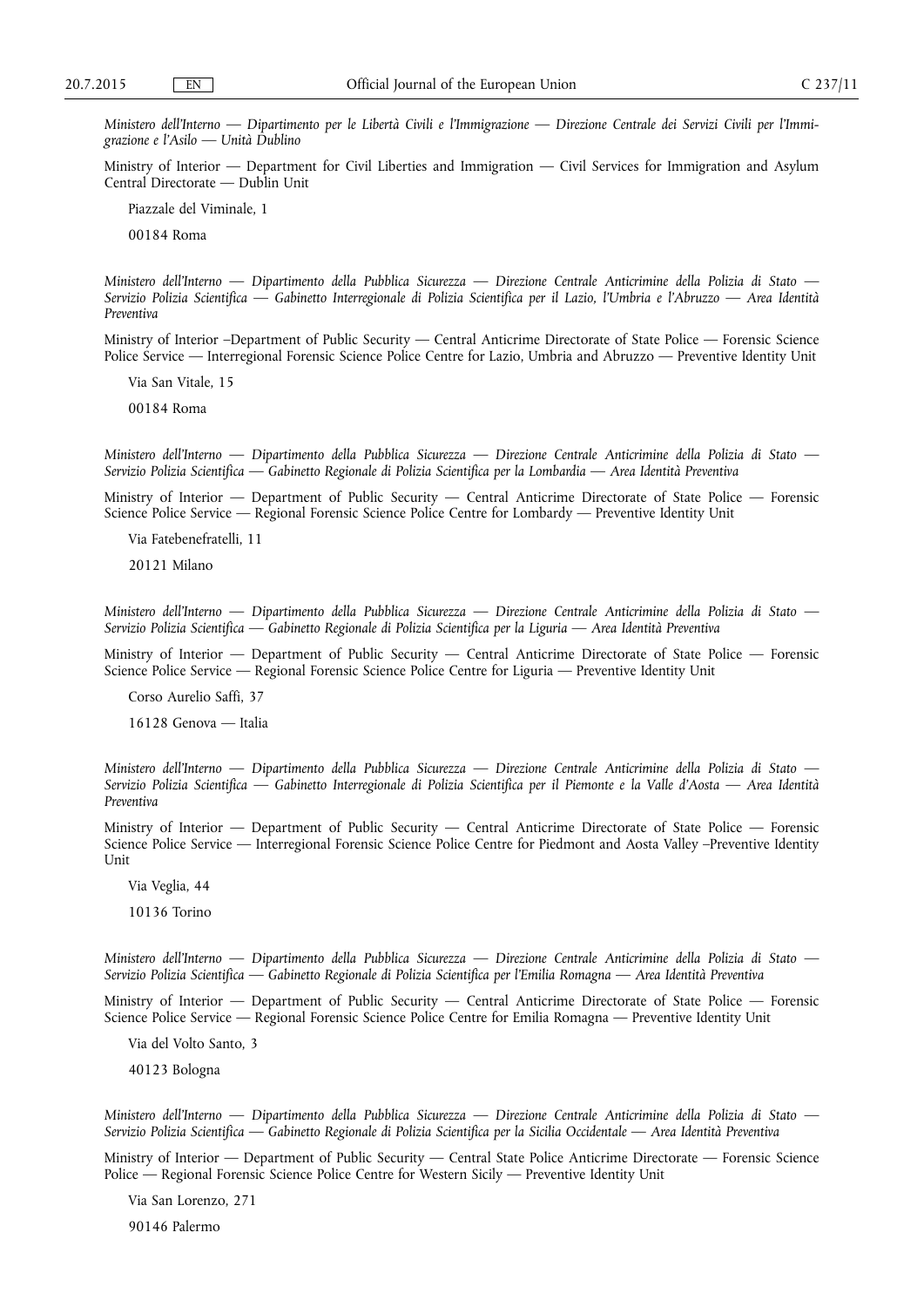*Ministero dell'Interno — Dipartimento della Pubblica Sicurezza — Direzione Centrale Anticrimine della Polizia di Stato — Servizio Polizia Scientifica — Gabinetto Regionale di Polizia Scientifica per la Sicilia Orientale — Area Identità Preventiva* 

Ministry of Interior — Department of Public Security — Central Anticrime Directorate of State Police — Forensic Science Police Service — Regional Forensic Science Police Centre for Eastern Sicily — Preventive Identity Unit

Via Rocca Romana, 20

95124 Catania

*Ministero dell'Interno — Dipartimento della Pubblica Sicurezza — Direzione Centrale Anticrimine della Polizia di Stato — Servizio Polizia Scientifica — Gabinetto Interregionale di Polizia Scientifica per la Campania e il Molise — Area Identità Preventiva* 

Ministry of Interior — Department of Public Security — Central Anticrime Directorate of State Police — Forensic Science Police Service — Interregional Forensic Science Police Centre for Campania and Molise — Preventive Identity **Unit** 

Via Medina, 75

80133 Napoli

*Ministero dell'Interno — Dipartimento della Pubblica Sicurezza — Direzione Centrale Anticrimine della Polizia di Stato — Servizio Polizia Scientifica — Gabinetto Interregionale di Polizia Scientifica per il Triveneto — Area Identità Preventiva* 

Ministry of Interior — Department of Public Security — Central Anticrime Directorate of State Police — Forensic Science Police Service — Interregional Forensic Science Police Centre for the Triveneto — Preventive Identity Unit

Piazzetta Palatucci, 3

35123 Padova

*Ministero dell'Interno — Dipartimento della Pubblica Sicurezza — Direzione Centrale Anticrimine della Polizia di Stato — Servizio Polizia Scientifica — Gabinetto Interregionale di Polizia Scientifica per la Puglia e la Basilicata — Area Identità Preventiva* 

Ministry of Interior — Department of Public Security — Central Anticrime Directorate of State Police — Forensic Science Police Service — Interregional Forensic Science Police Centre for Apulia and Basilicata — Preventive Identity Unit

Via Cacudi, 3

70132 Bari

*Ministero dell'Interno — Dipartimento della Pubblica Sicurezza — Direzione Centrale Anticrimine della Polizia di Stato — Servizio Polizia Scientifica — Gabinetto Interregionale di Polizia Scientifica per le Marche e l'Abruzzo — Area Identità Preventiva* 

Ministry of Interior — Department of Public Security — Central Anticrime Directorate of State Police — Forensic Science Police Service — Interregional Forensic Science Police Centre for Marche and Abruzzo — Preventive Identity Unit

Via Gervasoni, 19

60129 Ancona

*Ministero dell'Interno — Dipartimento della Pubblica Sicurezza — Direzione Centrale Anticrimine della Polizia di Stato — Servizio Polizia Scientifica — Gabinetto Regionale di Polizia Scientifica per la Calabria — Area Identità Preventiva* 

Ministry of Interior — Department of Public Security — Central Anticrime Directorate of State Police — Forensic Science Police Service — Regional Forensic Science Police Centre for Calabria — Preventive Identity Unit

Via Santa Caterina, 4

89122 Reggio Calabria

*Ministero dell'Interno — Dipartimento della Pubblica Sicurezza — Direzione Centrale Anticrimine della Polizia di Stato — Servizio Polizia Scientifica –Gabinetto Regionale di Polizia Scientifica per la Sardegna — Area Identità Preventiva* 

Ministry of Interior — Department of Public Security — Central Anticrime Directorate of State Police — Forensic Science Police Service — Regional Forensic Science Police Centre for Sardinia — Preventive Identity Unit

Viale Buoncammino, 9

09123 Cagliari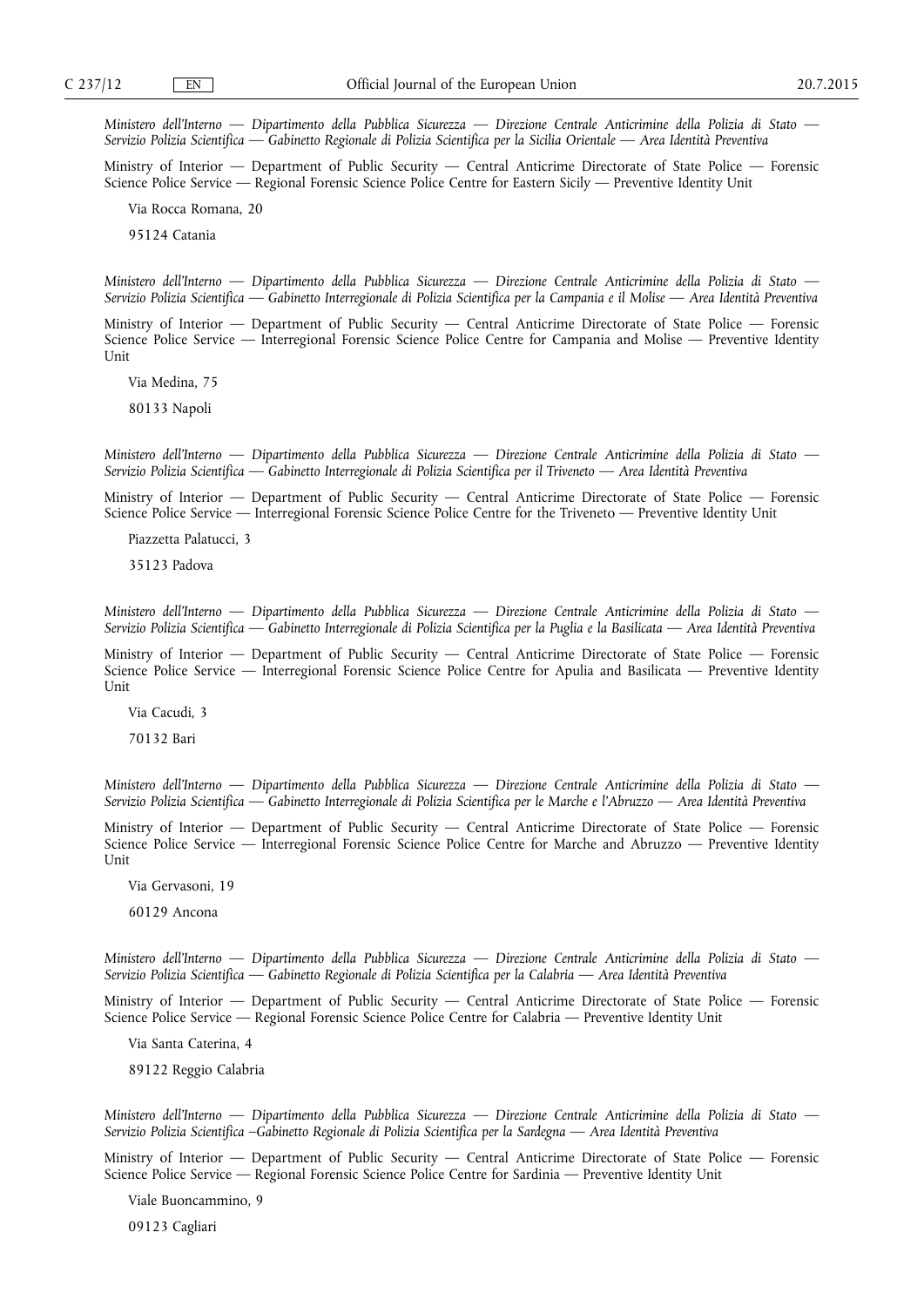*Ministero dell'Interno — Dipartimento della Pubblica Sicurezza — Direzione Centrale Anticrimine della Polizia di Stato — Servizio Polizia Scientifica — Gabinetto Regionale di Polizia Scientifica per la Toscana — Area Identità Preventiva* 

Ministry of Interior — Department of Public Security — Central Anticrime Directorate of State Police — Forensic Science Police Service — Regional Forensic Science Police Centre for Tuscany — Preventive Identity Unit

Piazza Indipendenza, 25

50129 Firenze

## **CYPRUS**

*Μονάδα Δουβλίνου* — Υπηρεσία Ασύλου Υπουργείο Εσωτερικών Dublin Unit — Asylum Service Ministry of Interior 70 Arch. Makarios III avenue 1077 Lefkosia Tel. +357 22 445265/+357 22 445260/+357 22 445253 E-mail [info@asylum.moi.gov.cy](mailto:info@asylum.moi.gov.cy)

**Εργαστήριο Δακτυλοσκοπίας** Υπηρεσία Εγκληματολογικών Ερευνών *Aστυνομία Κύπρου* Fingerprints Identification Laboratory Criminalistic Services Cyprus Police Police Headquarters Antistratigou Evagelou Floraki 1478 Nicosia Tel. +35722808120 E-mail [cs.fingerprints@police.gov.cy](mailto:cs.fingerprints@police.gov.cy) 

## **LATVIA**

*Valsts robežsardze Galvenās pārvaldes Dienesta organizācijas pārvaldes Atgriešanas un patvēruma meklētāju lietu nodaļa*  Return and Asylum seeker's Affairs Unit of the Operational Management Board of the Central Board of the State Border Guard Rudolfa street 5,

Riga, LV — 1012

#### **LITHUANIA**

*Lietuvos policijos kriminalistinių tyrimų centro Daktiloskopinių tyrimų skyrius.*  The Lithuanian Police Forensic Science Centre Fingerprint Examination Unit

Liepyno g. 11A, LT-08108 Vilnius Tel. + 370 5 271 9663 Fax +370 5 2719690 E-mail [lpktc@policija.lt](mailto:lpktc@policija.lt)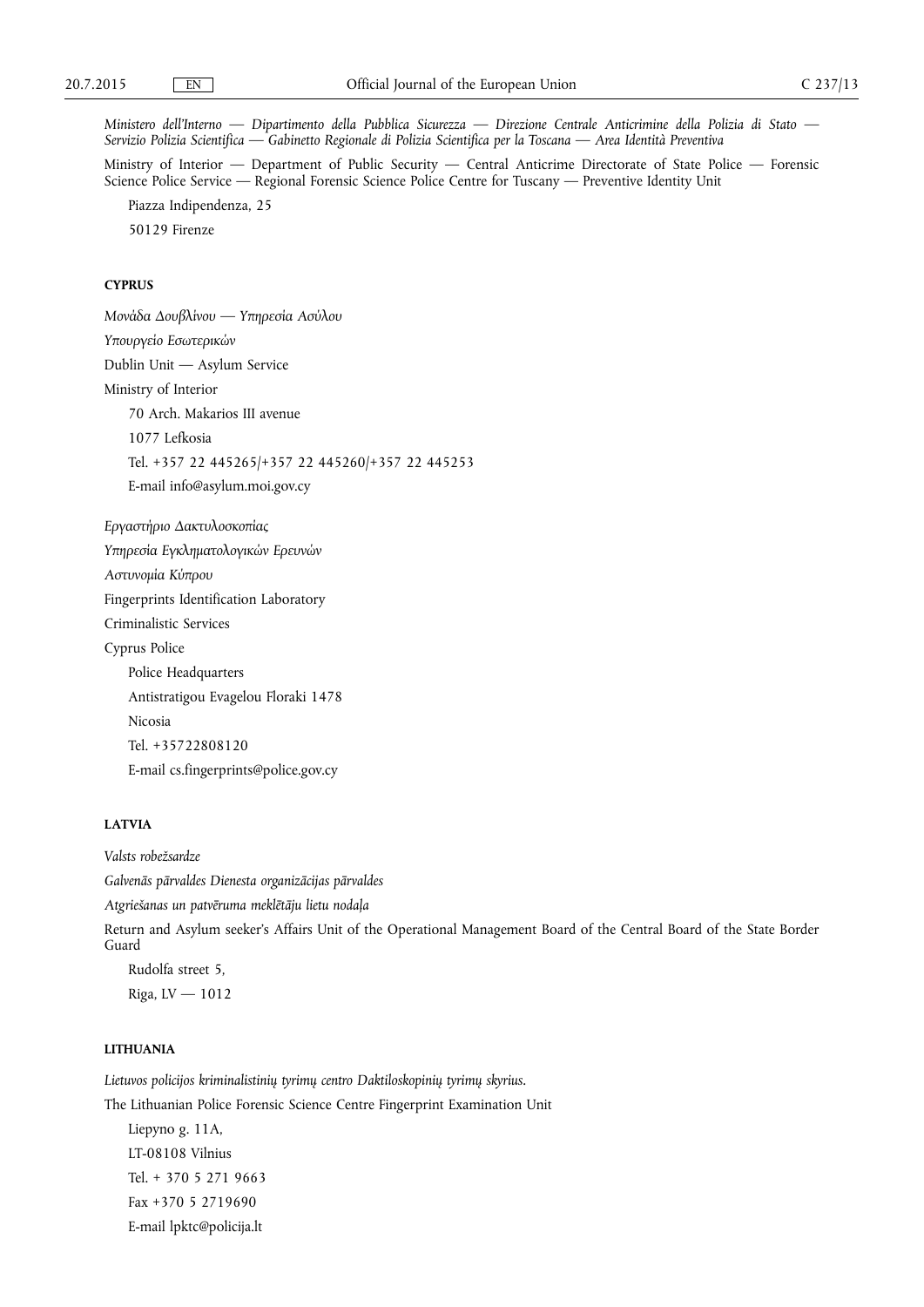*Valstybės sienos apsaugos tarnybos prie Vidaus reikalų ministerijos Kriminalinių procesų organizavimo valdybos Ikiteisminio tyrimo organizavimo skyrius, Valstybės sienos apsaugos tarnybos prie Vidaus reikalų ministerijos Ignalinos, Vilniaus, Varėnos, Lazdijų,*  Pagėgių, Pakrančių apsaugos rinktinės bei Užsieniečių registracijos centras

Pre-trial Investigation Organisation Division of the Criminal Processes Control Organization Board of the State Border Guard Service under the Ministry of the Interior of the Republic of Lithuania Vilnius, Varėna, Lazdijai and Pagėgiai Frontier Districts, Coast Guard District, and Foreigners' Registration Centre of the State Border Guard

Savanorių pr. 2, LT-03116 Vilnius Tel. + 370 5 271 9305 Fax +370 5 2719306 E-mail [dvks@vsat.vrm.lt](mailto:dvks@vsat.vrm.lt) 

*Migracijos departamento prie Vidaus reikalų ministerijos Prieglobsčio reikalų skyrius ir Užsieniečių reikalų skyrius* 

Migration Department under the Ministry of the Interior of the Republic of Lithuania Division on Aliens' Affairs and Division on Asylum Affairs

Sapiegos g. 1, LT-10312 Vilnius Tel. + 370 5 271 7112 Fax +370 271 8210, E-mail [mdinfo@vrm.lt](mailto:mdinfo@vrm.lt) 

## **LUXEMBOURG**

*Ministère des Affaires étrangères et européennes Direction de l'Immigration*  Ministry of Foreign and European Affairs Immigration Service 26, route d'Arlon L-1140 Luxembourg

*Police Grand-Ducale Service de Police Judiciaire*  Grand-Ducal Police Criminal Police 24, rue de Bitbourg L-2957 Luxembourg

## **HUNGARY**

*Bűnügyi Szakértői Kutatóintézet — Daktiloszkópiai Osztály*  Hungarian Institute for Forensic Sciences — Dactiloscopy Department Budapest 1087 Mosonyi str. 9.

*Országos Rendőr-főkapitányság Rendészeti Főigazgatóság Határrendészeti Főosztály Idegenrendészeti Osztály*  National Police Headquarters General Directorate of Law Enforcement Department of Border Policing Division of Alien Policing

Budapest 1139 Teve str. 4-6.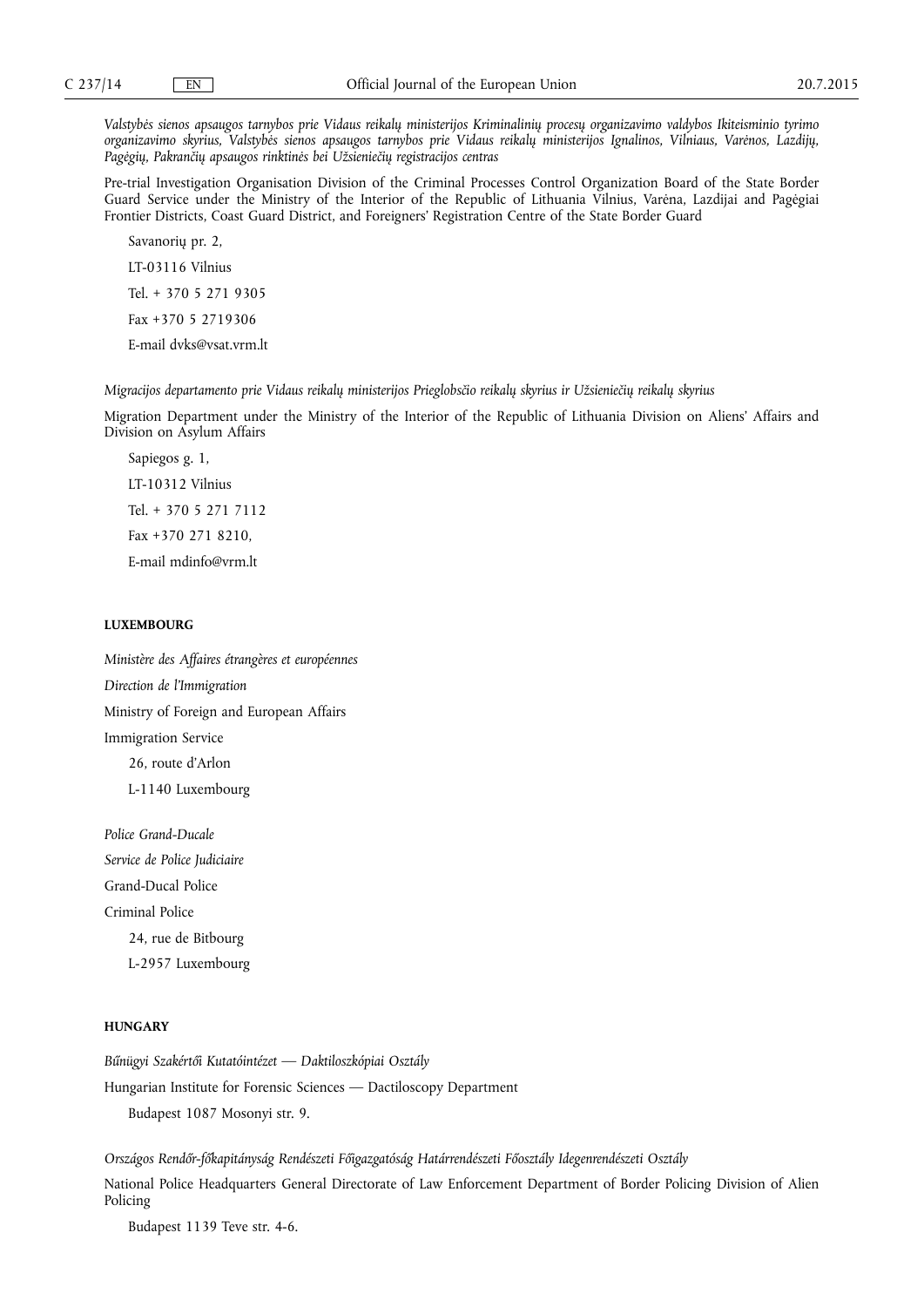*Bevándorlási és Állampolgársági Hivatal*  Office of Immigration and Nationality

1117 Budapest, Budafoki road 60.

### **MALTA**

*Malta Police Force Eurodac Office*  Malta Police Force Eurodac Office General Head Quarters Pjazza Kalcedonju Floriana

#### **NETHERLANDS**

*Ministerie van Veiligheid en Justitie — Immigratie- en Naturalisatiedienst Unit Dublin*  Ministry of Security and Justice — Immigration and Naturalisation Service Unit Dublin P.O. Box 171 6900 AD Zevenaar

*Nationale Politie — Afdeling Vreemdelingenpolitie Identificatie en Mensenhandel.*  National Police — Department of Immigration Police Identification and Trafficking Kwekerijweg 6 3709 JA Zeist

*Nationale Politie -Centrale Unit Landelijk Forensisch Service Centrum*  National Police of the Netherlands — Central Unit National Forensic Service Centre, Fingerprint Bureau P.O. Box 3016 2700 KX Zoetermeer

*Koninklijke Marechaussee — District Schiphol Brigade vreemdelingenzaken*  Royal Marechaussee of the Netherlands — District Airport Schiphol Brigade Foreigners Evert van de Beekstraat 202 1118 CP Schiphol Location G- Pier

*Koninklijke Marechaussee — District Noord- Oost Brigade vreemdelingenzaken*  Royal Marechaussee of the Netherlands — District North- East Brigade Foreigners Boerendanserdijk 51 8024 AE Zwolle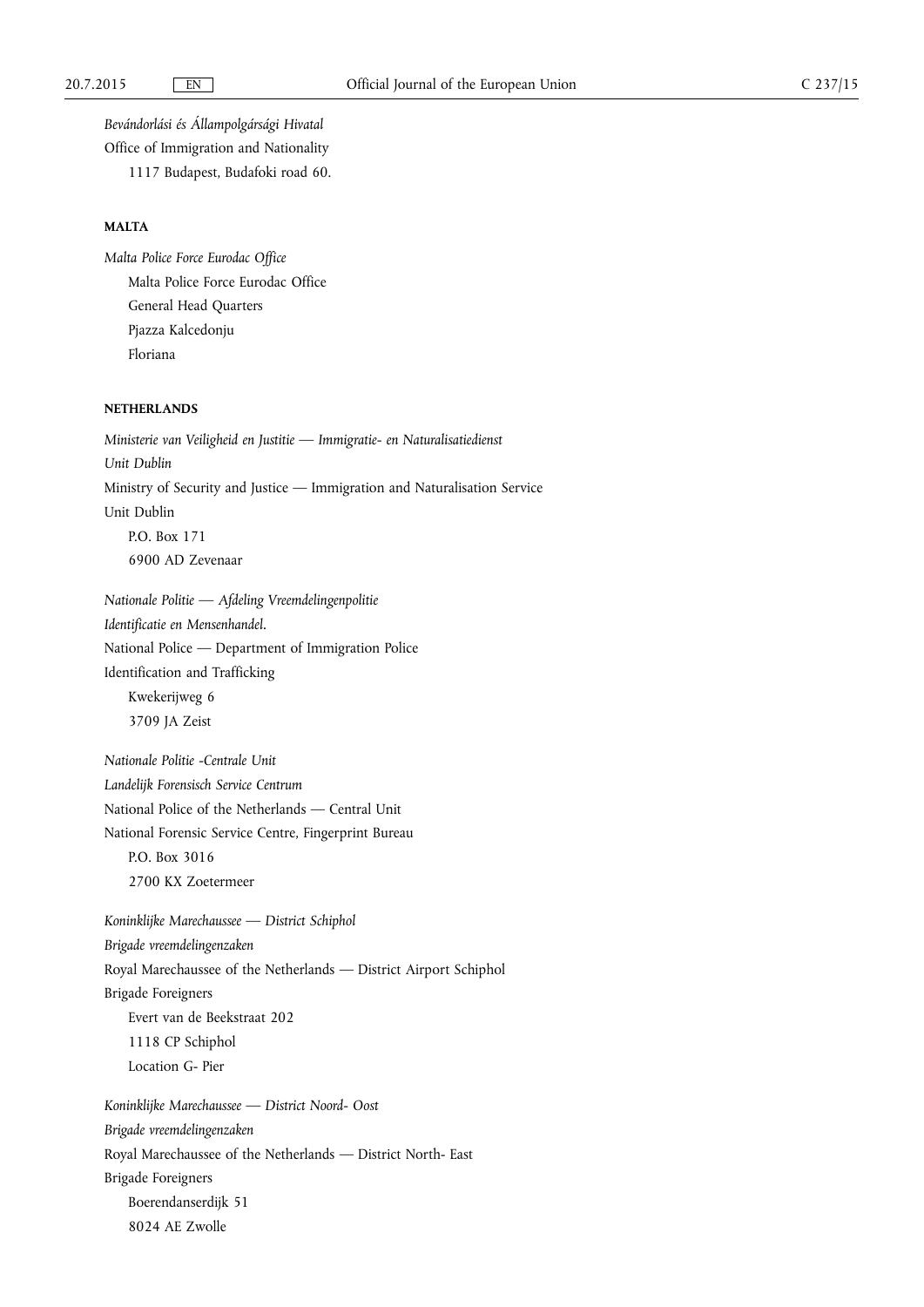### **AUSTRIA**

*Bundesministerium für Inneres, Bundesamt für Fremdenwesen und Asyl — Direktion*  Federal Ministry of the Interior, Federal Office for Immigration and Asylum, Headquarters Landstraßer Hauptstraße 169 A-1030 Wien Tel. +43-(0)1/53126-5001 Fax +43-(0)1/53126-5099 E-mail [BFA-Einlaufstelle@bmi.gv.at](mailto:BFA-Einlaufstelle@bmi.gv.at) *Bundesamt für Fremdenwesen und Asyl Regionaldirektion Wien*  Federal Office for Immigration and Asylum Regional Directorate Vienna Hernalser Gürtel 6-12

1080 Wien Tel. +43-(0)1/42792-96-7049 Fax +43-(0)1/42792-96-7099 E-mail [BFA-RD-W-Einlaufstelle@bmi.gv.at](mailto:BFA-RD-W-Einlaufstelle@bmi.gv.at) 

*Bundesamt für Fremdenwesen und Asyl Regionaldirektion Burgenland*  Federal Office for Immigration and Asylum Regional Directorate Burgenland Neusiedler Straße 24-26 7000 Eisenstadt Tel. +43-(0)59133/15-7001  $Fax + 43-(0)59133/15-7099$ 

E-mail [BFA-RD-B-Einlaufstelle@bmi.gv.at](mailto:BFA-RD-B-Einlaufstelle@bmi.gv.at)

*Bundesamt für Fremdenwesen und Asyl Regionaldirektion Kärnten*  Federal Office for Immigration and Asylum Regional Directorate Carinthia Trattengasse 34 9500 Villach Tel. +43-(0)59133/25-7001 Fax +43-(0)59133/25-7099 E-mail [BFA-RD-K-Einlaufstelle@bmi.gv.at](mailto:BFA-RD-K-Einlaufstelle@bmi.gv.at) 

*Bundesamt für Fremdenwesen und Asyl Regionaldirektion Niederösterreich*  Federal Office for Immigration and Asylum Regional Directorate Lower Austria Otto Glöckel-Straße 24, Haus 2 + 3 + 6 2514 Traiskirchen Tel. +43-(0)2252/53015-7001 Fax +43-(0)2252/53015-7099 E-mail [BFA-RD-N-Einlaufstelle@bmi.gv.at](mailto:BFA-RD-N-Einlaufstelle@bmi.gv.at)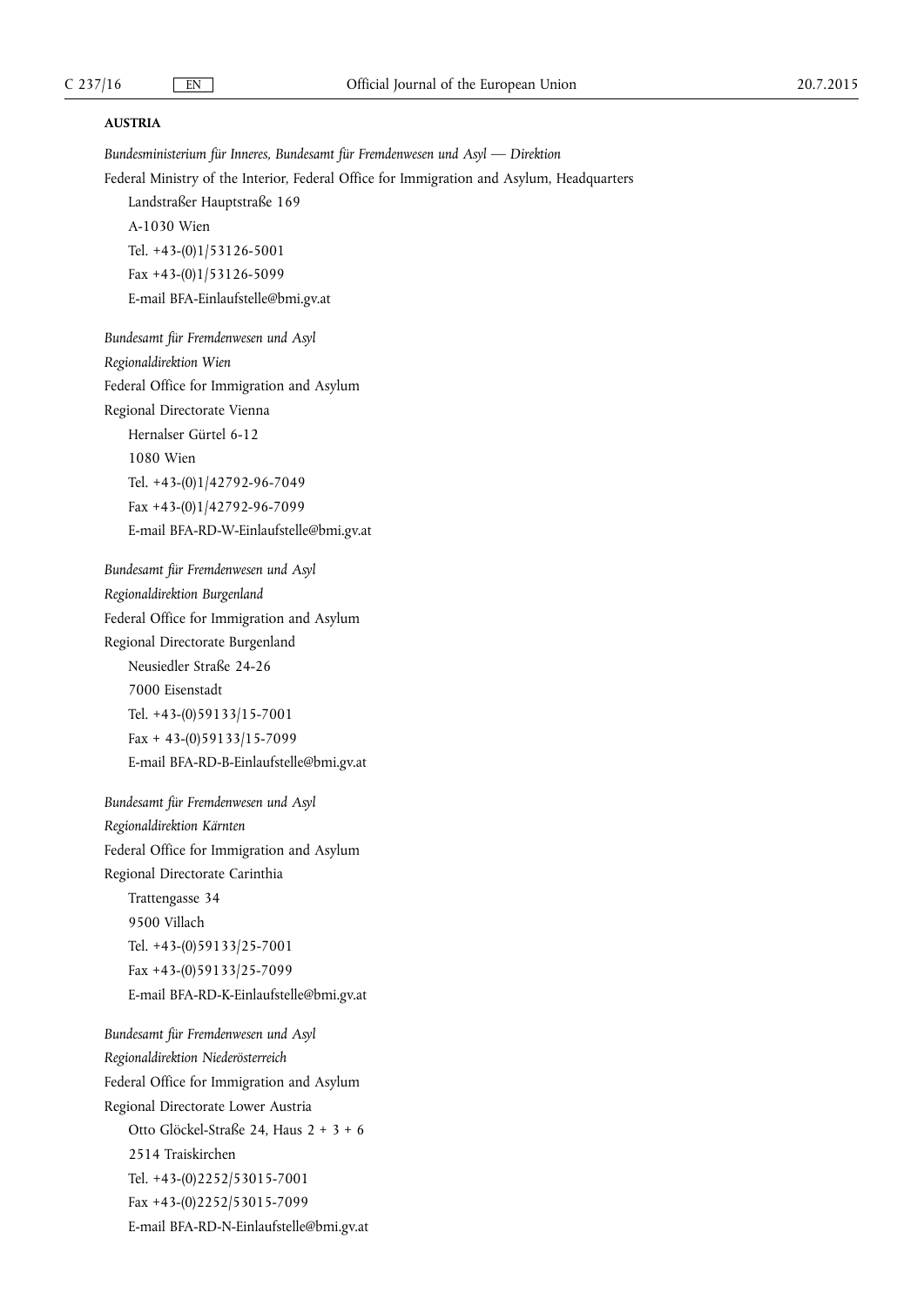*Bundesamt für Fremdenwesen und Asyl Regionaldirektion Niederösterreich — Außenstelle St. Pölten*  Federal Office for Immigration and Asylum Regional Directorate Lower Austria — Branch Office St. Pölten Linzerstraße 47 3100 St. Pölten Tel. +43-(0)59133/35-7001 Fax +43-(0)59133/35-7599, E-mail [BFA-Ast-St-Poelten-Einlaufstelle@bmi.gv.at](mailto:BFA-Ast-St-Poelten-Einlaufstelle@bmi.gv.at)

*Bundesamt für Fremdenwesen und Asyl Erstaufnahmestelle Flughafen*  Federal Office for Immigration and Asylum Initial Reception Centre Airport Nordstraße, Objekt 800 2320 Schwechat Tel. +43-(0)1/70150/575 E-mail [BFA-EAST-Flughafen@bmi.gv.at](mailto:BFA-EAST-Flughafen@bmi.gv.at)

*Bundesamt für Fremdenwesen und Asyl Erstaufnahmestelle Ost*  Federal Office for Immigration and Asylum Initial Reception Centre East Otto Glöckel-Straße 24, Haus 17 2514 Traiskirchen Tel. +43-(0)2252/5053 Fax +43-(0)2252/5053-7699 E-mail [BFA-EAST-Ost-Einlaufstelle@bmi.gv.at](mailto:BFA-EAST-Ost-Einlaufstelle@bmi.gv.at) 

*Bundesamt für Fremdenwesen und Asyl Regionaldirektion Oberösterreich*  Federal Office for Immigration and Asylum Regional Directorate Upper Austria Derfflingerstraße 1 4020 Linz Tel. +43-(0)59133/45-7001 Fax +43-(0)59133/45-7099 E-mail [BFA-RD-O-Einlaufstelle@bmi.gv.at](mailto:BFA-RD-O-Einlaufstelle@bmi.gv.at)

*Bundesamt für Fremdenwesen und Asyl Erstaufnahmestelle West*  Federal Office for Immigration and Asylum Initial Reception Centre West Thalham 80 4880 St. Georgen im Attergau Tel. +43-(0)7667/21741  $Fax + 43-(0)7667/21741-7699$ E-mail [BFA-EAST-West-Einlaufstelle@bmi.gv.at](mailto:BFA-EAST-West-Einlaufstelle@bmi.gv.at)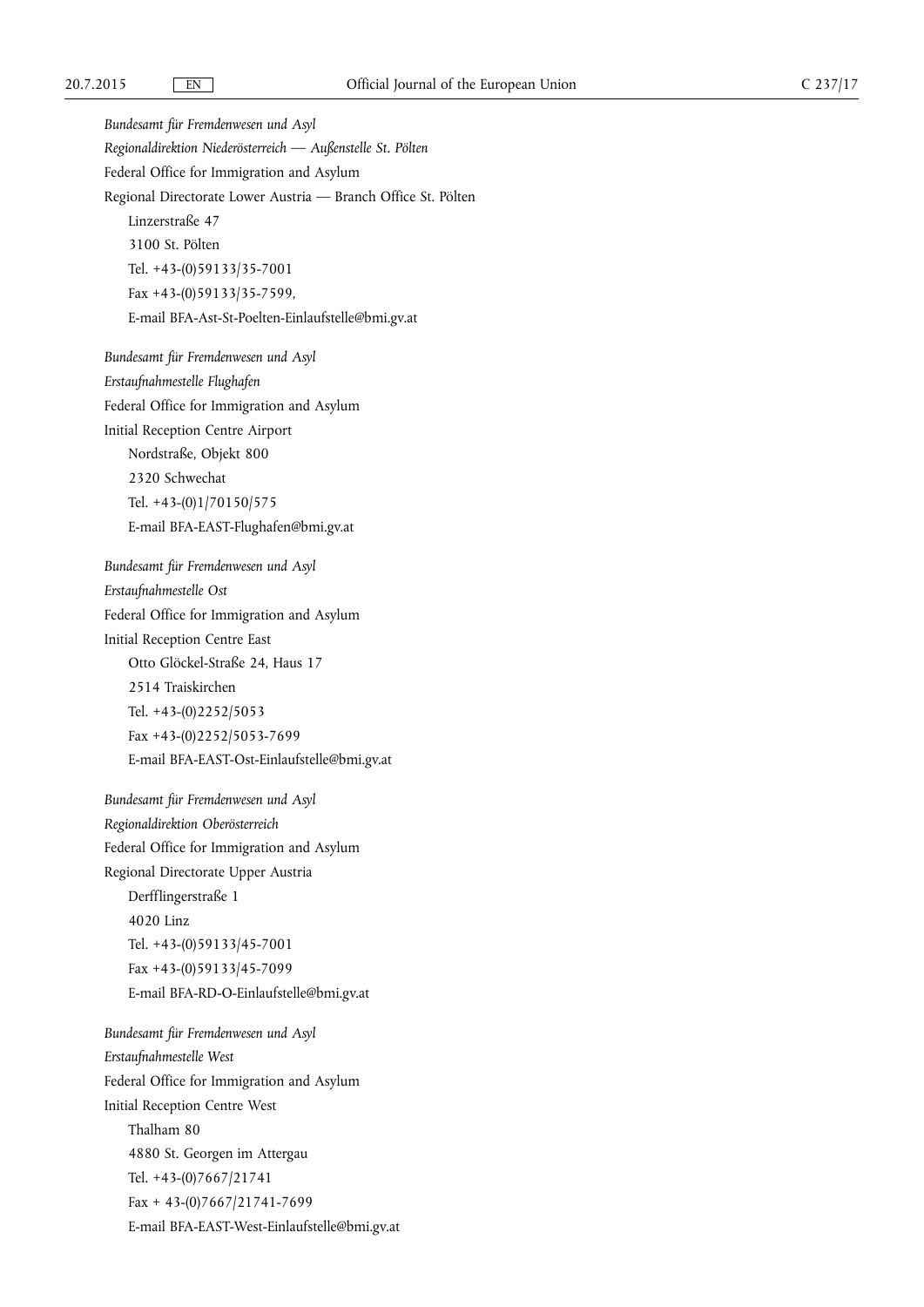*Bundesamt für Fremdenwesen und Asyl Regionaldirektion Salzburg*  Federal Office for Immigration and Asylum Regional Directorate Salzburg Münchner Bundesstraße 202 5020 Salzburg Tel. +43-(0)59133/55-7001 Fax +43-(0)59133/55-7099 E-mail [BFA-RD-S-Einlaufstelle@bmi.gv.at](mailto:BFA-RD-S-Einlaufstelle@bmi.gv.at) 

*Bundesamt für Fremdenwesen und Asyl Regionaldirektion Steiermark*  Federal Office for Immigration and Asylum Regional Directorate Styria Sauraugasse 1 8010 Graz Tel. +43-(0)59133/65-7001  $Fax + 43-(0)59133/65-7099$ E-mail [BFA-RD-ST-Einlaufstelle@bmi.gv.at](mailto:BFA-RD-ST-Einlaufstelle@bmi.gv.at) 

*Bundesamt für Fremdenwesen und Asyl Regionaldirektion Tirol*  Federal Office for Immigration and Asylum Regional Directorate Tyrol Dr Franz Werner Straße 34 6020 Innsbruck Tel. +43-(0)59133/75-7001 Fax +43-(0)59133/75-7099 E-mail [BFA-RD-T-Einlaufstelle@bmi.gv.at](mailto:BFA-RD-T-Einlaufstelle@bmi.gv.at) 

*Bundesamt für Fremdenwesen und Asyl Regionaldirektion Vorarlberg*  Federal Office for Immigration and Asylum Regional Directorate Vorarlberg Reichsstraße 175 6800 Feldkirch Tel. +43-(05)9133/85-7001 Fax 059133/85 - 7099 E-mail [BFA-RD-V-Einlaufstelle@bmi.gv.at](mailto:BFA-RD-V-Einlaufstelle@bmi.gv.at) 

# **POLAND**

*Policja Centralne Laboratorium Kryminalistyczne Policji Zakład Daktyloskopii*  The Polish Police The Central Forensic Laboratory of the Police Department of Dactyloscopy Wiśniowa 58a 02-520 Warszawa, Poland Tel. +48 22 60 172 63 Fax + 48 22 646 58 11 E-mail: [afis@policja.gov.pl](mailto:afis@policja.gov.pl); [eurodac@policja.gov.pl](mailto:eurodac@policja.gov.pl)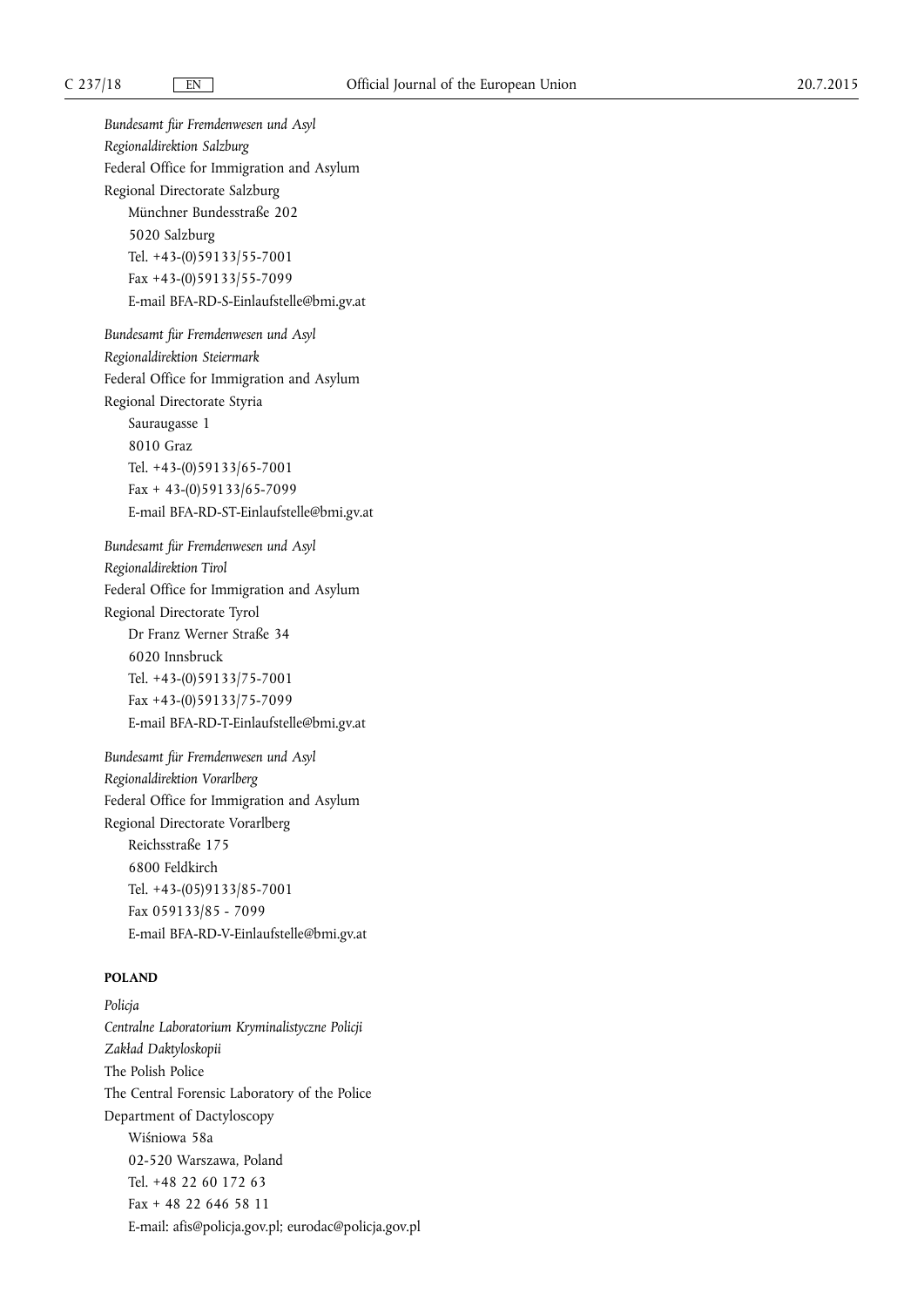#### **PORTUGAL**

*Serviço de Estrangeiros e Fronteiras +Gabinete de Asilo e Refugiados*  Immigration and Borders Service + Asylum and Refugees Department

Rua Passos Manuel, nº 40, 1º - Lisboa 1169-089 Lisboa E-mail [gar@sef.pt](mailto:gar@sef.pt) 

# **ROMANIA**

Ministerul Afacerilor Interne — Inspectoratul General pentru Imigrări

Ministry of Internal Affairs — General Inspectorate for immigration

LT. col. Marinescu Constantin Street, no. 15A, Bucharest 5

Ministerul Afacerilor Interne — Inspectoratul General al Politiei de Frontiera

Ministry of Internal Affairs — General Inspectorate of Border Police

Geniului Ave, no. 42C, Bucharest 6

#### **SLOVENIA**

*Ministrstvo za notranje zadeve, Direktorat za upravne notranje zadeve, migracije in naturalizacijo, Urad za migracije, Sektor za nastanitev oskrbo in integracijo* 

Ministry of the Interior, Internal Administrative Affairs, Migration and Naturalisation Directorate, Migration Office, Accommodation, Care and Integration Division

Cesta v Gorice 15, 1000 Ljubljana

### **SLOVAKIA**

*Ministerstvo vnútra Slovenskej republiky Prezídium Policajného zboru Kriminalistický a expertízny ústav*  Ministry of Interior of the Slovak Republic Presidium of Police Force Institute of Forensic Science Pribinova 2 812 72 Bratislava

#### **FINLAND**

*Maahanmuuttovirasto, Turvapaikkayksikkö, Dublin-tulosalue*  Finnish Immigration Service, Asylum Unit, Dublin Section PO BOX 18, 00581 Helsinki Panimokatu 2 A, 00580 Helsinki

*Poliisihallitus*  National Police Board PO BOX 22 FI-00521 Helsinki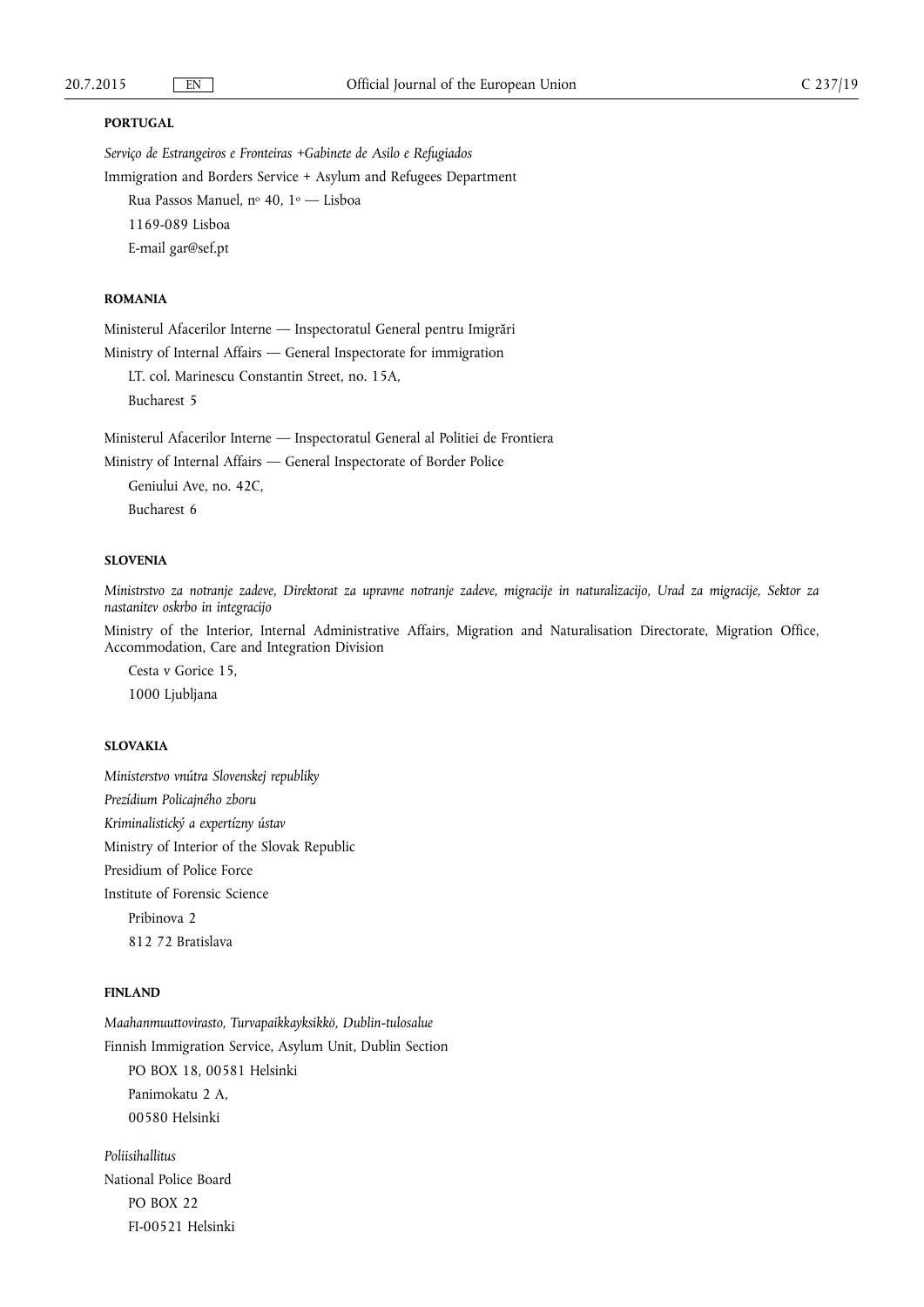*Keskusrikospoliisi, Rikostekninen laboratorio*  National Bureau of Investigation, Forensic Laboratory PO. Box 285 FIN 01301 Vantaa *Helsingin poliisilaitos*  Helsinki Police Department P.O. Box 11 FI-00241 Helsinki *Länsi-Uudenmaan poliisilaitos*  Western Uusimaa Police Department P.O. Box 20 FI-02631 Espoo *Itä-Uudenmaan poliisilaitos*  Eastern Uusimaa Police Department PP.O. Box 98 FI-01301 Vantaa *Ålands Polismyndighet*  Aland Police Department PB 73 Strandgatan 27 22100 Mariehamn, Åland *Hämeen poliisilaitos*  Häme Police Department Salininkatu 3 FIN-15100 Lahti *Kaakkois-Suomen poliisilaitos*  Southeast Finland Police Department P.O.Box 113 FI-45101 Kouvola *Lounais-Suomen poliislaitos*  Southwestern Finland Police Department Eerikinkatu 40-42 FI-20100 Turku *Sisä-Suomen poliisilaitos*  Central Finland Police Department P.O. Box 147 FI-33101 Tampere *Itä-Suomen poliisilaitos*  Eastern Finland Police Department P.O. Box 217 FI-70101 Kuopio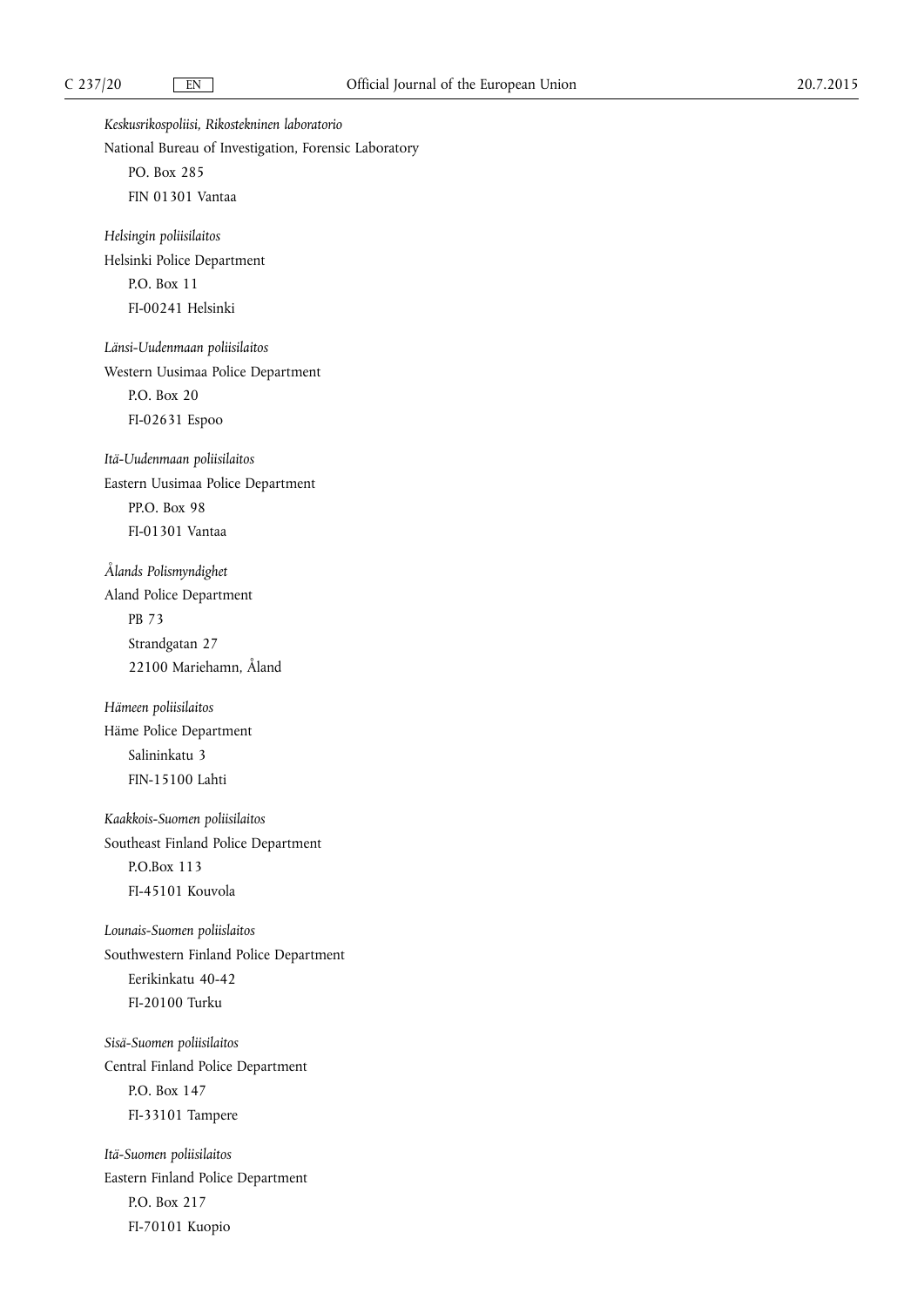*Pohjanmaan poliisilaitos*  Vaasa Central Police Station Korsholmanpuistikko 45 FI-65100 Vaasa *Oulun poliisilaitos*  Oulu Police Department P.O. Box 45 FI-90101 Oulu *Lapin poliisilaitos*  Lapland Police Department Hallituskatu 1 A FI-96100 Rovaniemi *Rajavartiolaitos, Rajavartiolaitoksen esikunta*  The Finnish Border Guard, Border Guard Headquarters P.O. Box 3 FI-00131 Helsinki *Rajavartiolaitos, Kaakkois-Suomen rajavartiosto*  The Finnish Border Guard — Southeast Finland Border Guard District Niskapietiläntie 32 E FI-55910 Imatra *Rajavartiolaitos — Pohjois-Karjalan rajavartiosto*  The Finnish Border Guard — North Karelia Border Guard District P.O. Box 5 FI-80511 Onttola *Rajavartiolaitos — Kainuun rajavartiosto*  The Finnish Border Guard — Kainuu Border Guard District P.O. Box 60 FI-87101 Kajaani *Rajavartiolaitos — Lapin Rajavartiosto*  The Finnish Border Guard — Lapland Border Guard District P.O. Box 8212 FI-96101 Rovaniemi *Rajavartiolaitos — Länsi-Suomen merivartiosto*  The Finnish Border Guard — West Finland Coast Guard District P.O. Box 16 FI-20101 Turku *Rajavartiolaitos — Suomenlahden merivartiosto*  The Finnish Border Guard — Gulf of Finland Coast Guard District P.O.Box 150 FI-00161 Helsinki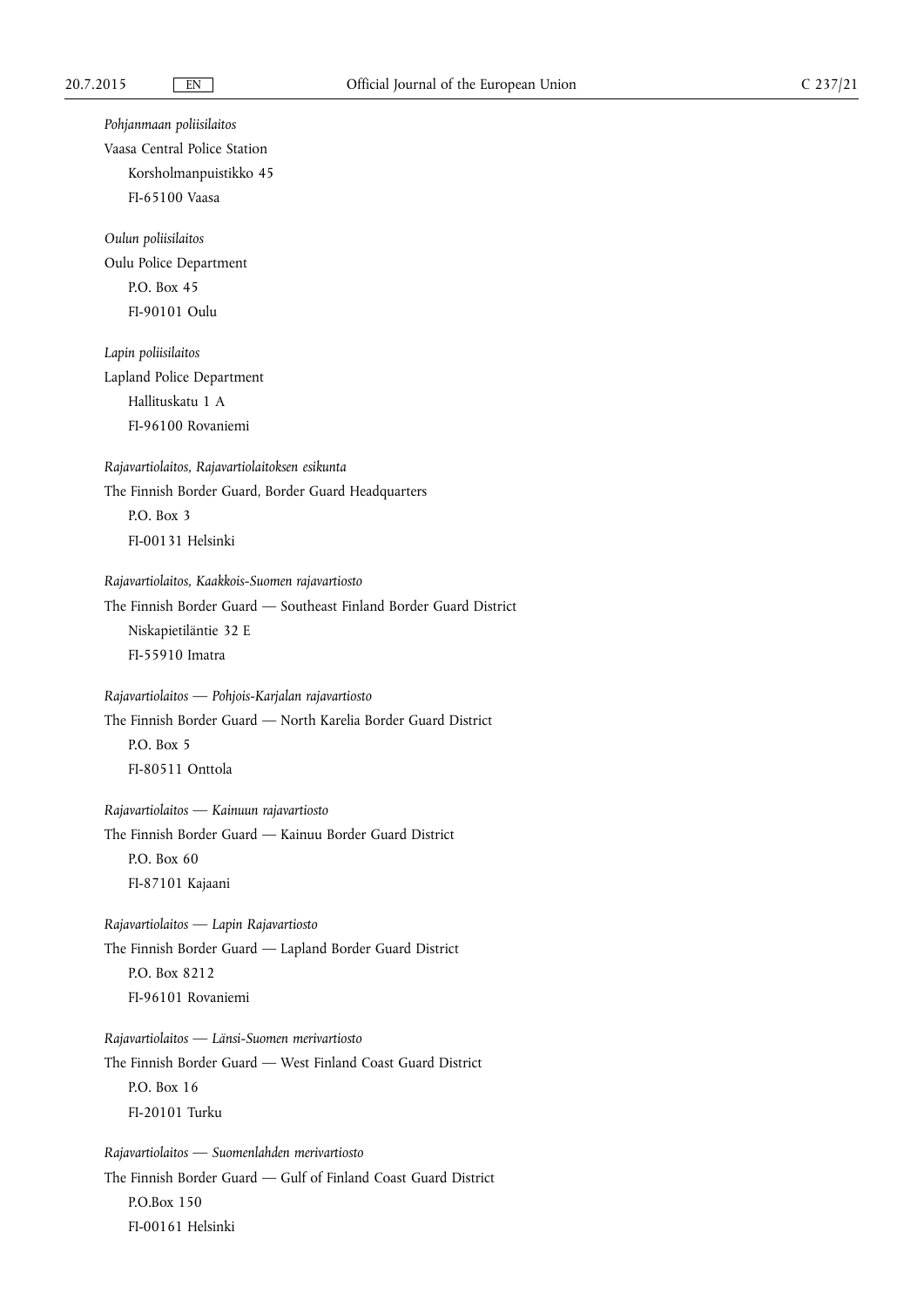### **SWEDEN**

*Migrationsverket, ID-enheten* 

Swedish Migration Board, Unit for biometrics and document verifications Pyramidvägen 2A Box 507, SE-169 29 Solna, SWEDEN Tel. +46 10 48 50 693 E-mail [gb-id-enheten@migrationsverket.se](mailto:gb-id-enheten@migrationsverket.se)

### **UNITED KINGDOM**

*The Home Office — Immigration Fingerprint Bureau*  IFB, c/o Lunar House, 40 Wellesley Rd, Croydon, CR9 2BY

*The Home Office (including UK Border Force, UK Visas and Immigration, Immigration and Enforcement)*  2 Marsham Street, London, SW1P 4DF

# **ICELAND**

*Ríkislögreglustjórinn — Alþjóðadeild*  The National Commissioner of the Icelandic Police — International Division Skúlagata 21 101 Reykjavík E-mail [international@police.is](mailto:international@police.is) 

# **LIECHTENSTEIN**

*Liechtensteinische Landesverwaltung Ausländer und Passamt*  National Administration of the Principality of Liechtenstein Migration Passport Office Städtle 38 Postfach 684 9490 Vaduz

### **NORWAY**

*Kripos — Kriminalteknisk avdeling Seksjon for Fingeravtrykksregisteret*  National Criminal Investigation Service — Norway Forensic Science Department Fingerprints Database Section PO Box 8163 Dep NO-0034 OSLO

### **SWITZERLAND**

*Eidgenössisches Justiz- und Polizeidepartement Staatssekretariat für Migration Zuwanderung und Integration Einreise, Datenaustausch und Identifikation*  Federal Department of Justice and Police FDJP State Secretariat for Migration SEM